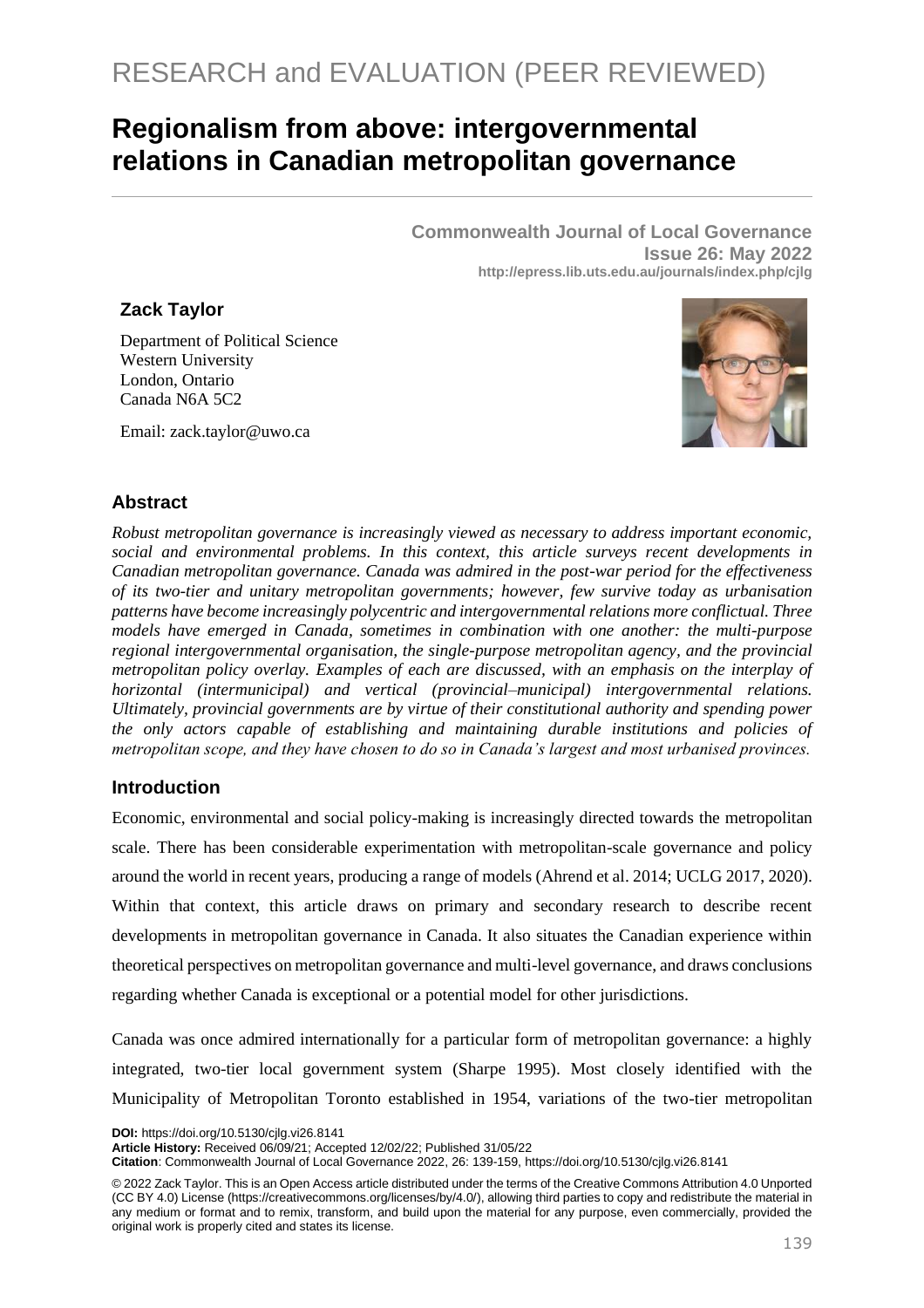municipality model were instituted elsewhere in Ontario and across Canada between the 1960s and the 1980s.<sup>1</sup> Less visible but no less effective have been unitary municipalities whose territorial jurisdiction encompassed the urban core and its metropolitan hinterland, including Calgary and Winnipeg throughout much of the post-war period, and Halifax, Nova Scotia and London, Ontario since the 1990s. Few such systems survive today and none are likely to be created in the future (Sancton 2009, p. 213). Some became obsolete as genuinely metropolitan authorities as urbanisation overtook their boundaries, while others were abolished in favour of other institutional formats.<sup>2</sup>

The fading of these municipal models does not mean that Canada has abandoned metropolitan governance. In fact, there has been considerable innovation over the past two decades. This paper describes recent trends and concludes that there is no single model. Rather, it identifies three models that sometimes exist in combination with one another: the regional intergovernmental organisation, the metropolitan single-purpose body, and the provincial metropolitan policy overlay. Each is discussed in turn, with examples. This heterogeneity within a single country is seen as the product of geographical, constitutional and institutional factors. The common thread that ties together the divergent models is the pivotal role of provincial governments within Canadian multi-level governance. Indeed, Canada would not have forms of authoritative and effective metropolitan governance without unilateral provincial intervention, often imposed over the objection of local communities and their elected representatives.

For this reason, Canadian metropolitan governance may be characterised as 'regionalism from above' rather than the product of bottom-up, voluntary mobilisation. This pattern comes with both benefits and costs. On the one hand, provincial *force majeure* has at times brought greater policy coherence and capacities to make and implement decisions at the metropolitan scale. On the other, it renders such policies and capacities vulnerable to changing provincial priorities. Meanwhile, without sustained political pressure and fiscal support from provincial governments to incentivise local cooperation, durable and effective metropolitan governance remains elusive. While the Canadian experience is likely not unique, the conjunctural origins of its systems of local government and intergovernmental relations suggest that the potential for transferring models to other national and local contexts may be limited.

<sup>1</sup> Between 1968 and 1974, Ontario unilaterally restructured over a dozen urban counties, including in Ottawa, Hamilton, Waterloo and Sudbury, into 'regional municipalities': two-tier local governments whose upper-tier authorities managed infrastructure and social policy, and prepared regional plans (Feldman 1974). Similar twotier metropolitan governments were also created in Winnipeg in 1961 (Brownstone and Plunkett 1983), Montréal and Québec City in 1970 (Godbout 1971; Sancton 1985). Starting in 1965, British Columbia established 'regional districts' – compulsory federations of local governments in what is considered a single-tier system. The regional districts centred on Vancouver and Victoria are two-tier metropolitan governments in all but name (Taylor 2019b, pp. 221–227).

<sup>&</sup>lt;sup>2</sup> Indeed, the two-tier bodies established in Ontario and Québec, and by Manitoba for metropolitan Winnipeg, were later amalgamated into single-tier municipal governments without expanding their outer boundaries.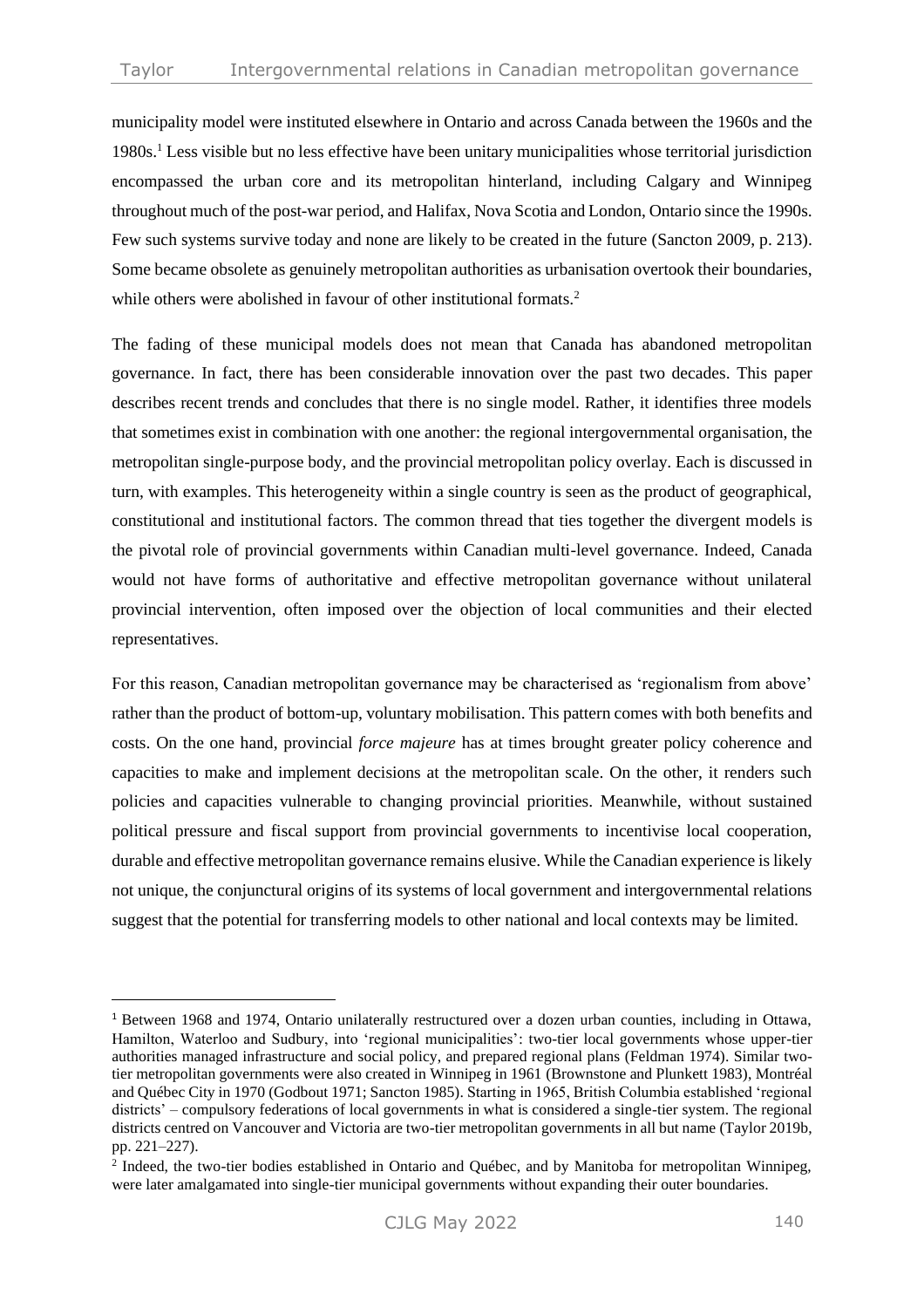## **Global context**

The question of how best to govern metropolitan areas has grown in importance as the population and economic productivity of nation-states have become increasingly concentrated in large urban settlements. Since the 1990s, urban regions have become recognised as nodes where global flows of ideas, capital and labour come together, making them the economic drivers of national prosperity amid globalisation (Scott 2001; OECD 2006; Polèse 2009; Wolfe and Gertler 2016) and therefore the natural unit of economic policy-making (Cooke and Morgan 1998; Wolfe 2009).<sup>3</sup> Globalisation and postindustrialisation have put pressure on local governments and other actors in metropolitan areas to collaborate across municipal boundaries in the interest of collective economic competitiveness (Pastor et al. 2009b; Peirce 1993; Dreier et al. 2014). At the same time, rising socio-economic inequality within metropolitan areas (Walks 2011), and between metropolitan and non-metropolitan hinterlands (Rodríguez-Pose 2018), has put stress on established governance systems and political settlements, prompting demands for greater redistribution of resources across space, and new social and economic policies and institutions tailored to addressing the problems of regions. Moreover, growing pressures on ecosystem services that support urban settlements, due to urban expansion and climate change, have also demanded regional solutions to protect food and water supplies, reduce pollution and carbon emissions, and sustain ecosystems and species habitats (Elmqvist et al. 2013).

These economic, social and environmental forces have reshaped the governance of national territories in ways that have focused attention on the metropolitan scale. A significant literature has emerged emphasising 'bottom-up' local mobilisation and the creation of 'soft spaces' of governance directed toward regional objectives, sometimes culminating in the creation of formal task-specific partnerships and organisations (McGuirk 2007; Nelles 2012; Purkarthofer et al. 2021; Allmendinger et al. 2015). The notion of spontaneous, bottom-up mobilisation has held special appeal in the United States, where the federal and state governments have been at best inconsistent participants in local governance. The 'new regionalism' movement of the early 2000s advocated for self-interested voluntary cooperation between cities and suburbs based on the emergence of common problems ( Savitch and Vogel 2000; Norris 2001; Pastor et al. 2009a). More recently, American literature has focused on local resistance to 'pre-emption' by predatory national and state governments in such fields as gun control, environmental protection and immigration (DuPuis et al. 2017; Riverstone-Newell 2017).

Others focus on 'top-down' governance restructuring processes orchestrated by the state. In his influential conceptualisation of 'state rescaling', for example, Brenner (2004) examines the shifting of functional responsibilities and fiscal resources within and between government levels over the past several decades in response to globalisation. He finds that in Europe and elsewhere in the global North,

<sup>&</sup>lt;sup>3</sup> The terms 'metropolitan' and 'regional' are used interchangeably to refer to large urban agglomerations and their corresponding commuter catchment areas and housing and labour markets.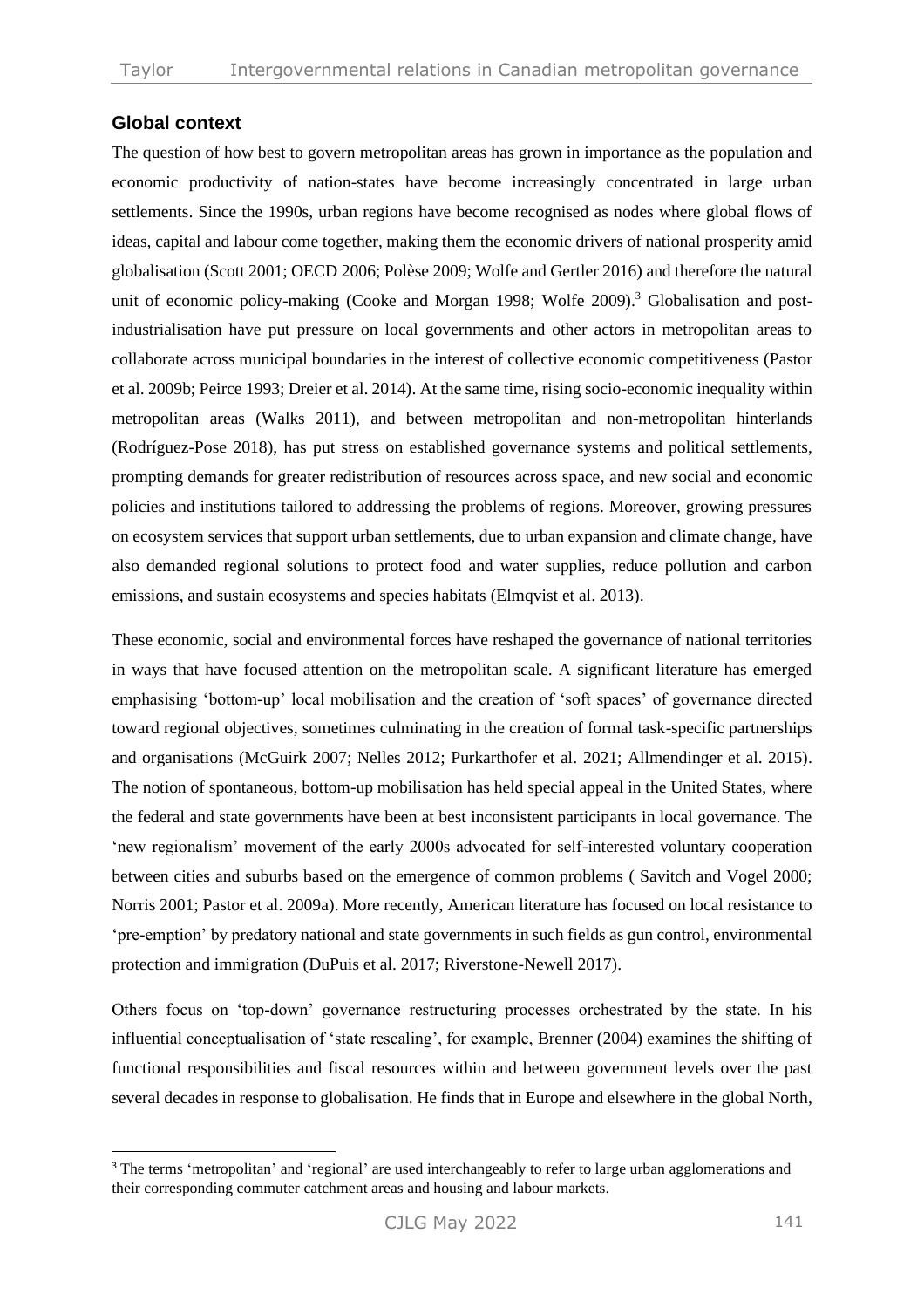national authorities have reorganised or established new metropolitan-scale institutions or policies for strategic economic development, spatial planning and the provision of hard and soft services (see also UCLG 2017). However, top-down governance restructuring need not entail unilateral 'command and control' by national governments. Primarily in Europe, but also in Canada, scholars have developed a sophisticated analysis of multi-level collaborations in specific policy areas (Bache and Flinders 2004; Horak and Young 2012), sometimes characterised as strategic 'meta-governance', or governing at a distance, by national or supranational authorities (Torfing et al. 2012).

Sellers et al. (2020) argue that the degree to which authority, fiscal resources and political participation – which they term the 'infrastructure' of multi-level democracy – are centralised or decentralised in any given country is the product of distinct historical trajectories of state formation, including the timing and sequence of democratisation and bureaucratic development. It follows that the manifestation of the bottom-up and top-down processes is contingent on these social and institutional legacies.

## **Intergovernmental relations for metropolitan governance in Canada**

Sellers et al. (2020) characterise Canada as a 'civic localist' jurisdiction with low levels of national government supervision over local affairs, limited national–local policy integration, and local governments which possess modest fiscal and administrative capacities, but which also afford generous opportunities for political participation. However, this characterisation omits the pivotal role of provincial governments in Canadian multi-level urban governance.

Canada's pattern of multi-level urban governance is the product of three factors. The first is the high level of urbanisation combined with its polycentric metropolitan geography. Canada is a large country, but most Canadians live in only a few large urban regions. Over 70% of the population live in 35 Census Metropolitan Areas (CMAs), defined by Statistics Canada as commuter zones with populations of greater than 100,000 (see Table 1). The nine contiguous CMAs centred on Toronto may be considered a single 'megaregion'. This area, which the Ontario government calls the Greater Golden Horseshoe in its plans, is home to almost 8.6 million people, or 24.4% of the Canadian population. A further 11.7% of Canadians live in Greater Montréal, 7.4% in British Columbia's Lower Mainland megaregion centred on Vancouver, and 27.1% in the other 23 CMAs. The remainder live in smaller cities, towns and rural areas.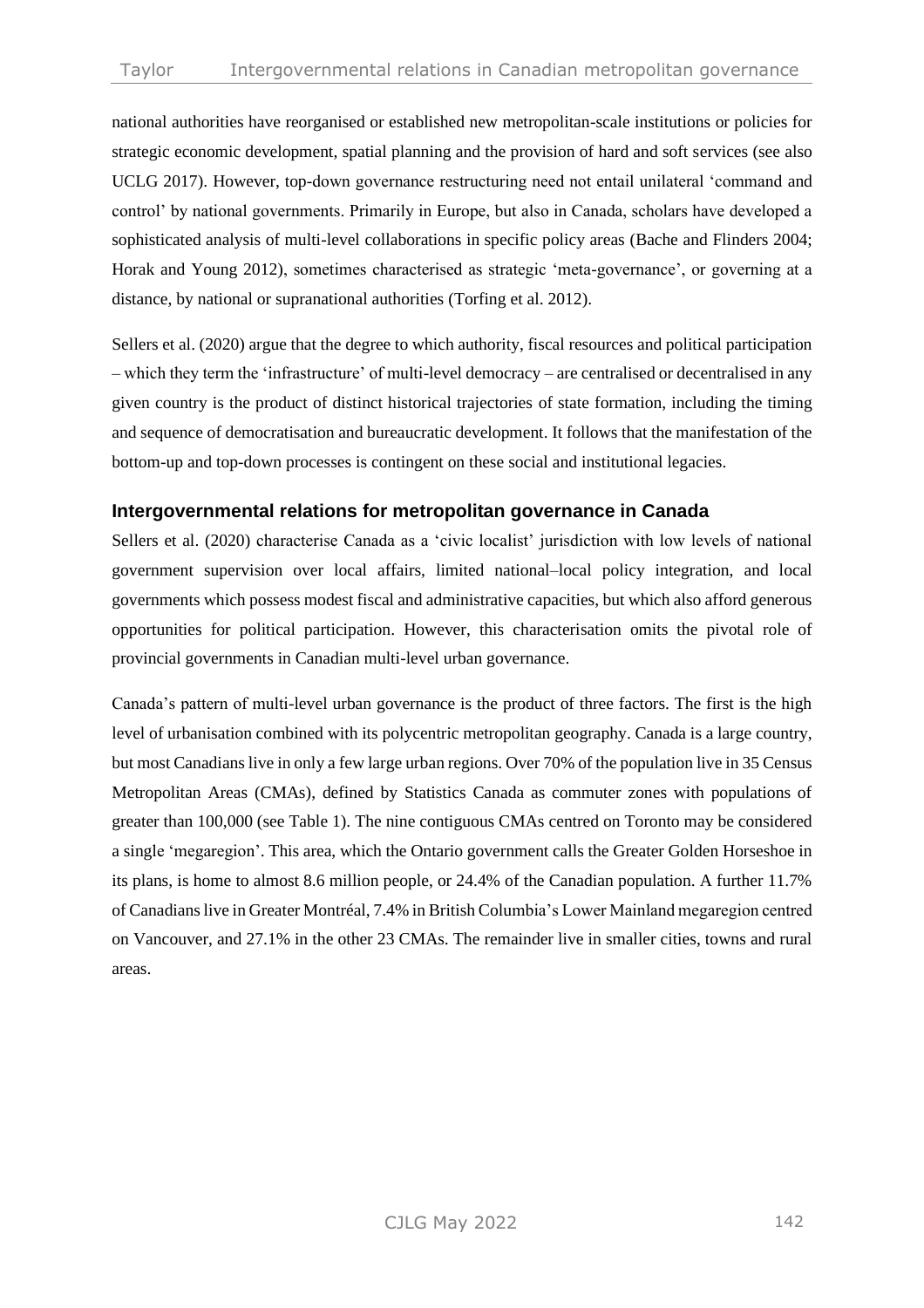#### *Table 1: Canadian census areas*

| CMAs grouped where appropriate into<br>contiguous regions | Population | Number of<br>municipal<br>govts | Central city<br>population | Central<br>city as %<br>of CMA | Region as<br>% of<br>national | Cumulative<br>% of national<br>population |
|-----------------------------------------------------------|------------|---------------------------------|----------------------------|--------------------------------|-------------------------------|-------------------------------------------|
|                                                           |            |                                 |                            | population                     | population                    |                                           |
| Greater Golden Horseshoe (Ontario)                        | 9,061,585  | 58                              | 4,412,688                  |                                | 24.5%                         | 24.5%                                     |
| Toronto (Ontario)                                         | 6,201,994  | 23                              | 2,794,356                  | 45.1%                          | 16.8%                         |                                           |
| Hamilton (Ontario)                                        | 785,184    | 3                               | 569,353                    | 72.5%                          | 2.1%                          |                                           |
| Kitchener - Cambridge - Waterloo<br>(Ontario)             | 575,847    | 6                               | 256,885                    | 44.6%                          | 1.6%                          |                                           |
| St. Catharines - Niagara (Ontario)                        | 433,604    | 10                              | 136,803                    | 31.6%                          | 1.2%                          |                                           |
| Oshawa (Ontario)                                          | 415,311    | 3                               | 175,383                    | 42.2%                          | 1.1%                          |                                           |
| Barrie (Ontario)                                          | 212,856    | 3                               | 147,829                    | 69.5%                          | 0.6%                          |                                           |
| Guelph (Ontario)                                          | 165,588    | 3                               | 143,740                    | 86.8%                          | 0.4%                          |                                           |
| <b>Brantford (Ontario)</b>                                | 144,162    | $\overline{2}$                  | 104,688                    | 72.6%                          | 0.4%                          |                                           |
| Peterborough (Ontario)                                    | 127,039    | 5                               | 83,651                     | 65.8%                          | 0.3%                          |                                           |
| Montréal (Quebec)                                         | 4,291,732  | 91                              | 1,762,949                  | 41.1%                          | 11.6%                         | 36.1%                                     |
| Lower Mainland (British Columbia)                         | 2,934,583  | 26                              | 908,975                    |                                | 7.9%                          | 44.0%                                     |
| Vancouver (British Columbia)                              | 2,632,013  | 21                              | 662,248                    | 25.2%                          | 7.1%                          |                                           |
| Abbotsford - Mission (British Columbia)                   | 195,043    | $\overline{2}$                  | 153,524                    | 78.7%                          | 0.5%                          |                                           |
| Chilliwack (British Columbia)                             | 107,527    | 3                               | 93,203                     | 86.7%                          | 0.3%                          |                                           |
| Ottawa - Gatineau (Ontario-Québec)                        | 1,488,307  | 25                              | 1,017,449                  | 68.4%                          | 4.0%                          | 48.1%                                     |
| Calgary (Alberta)                                         | 1,481,806  | 8                               | 1,306,784                  | 88.2%                          | 4.0%                          | 52.1%                                     |
| Edmonton (Alberta)                                        | 1,414,215  | 30                              | 1,010,899                  | 71.5%                          | 3.8%                          | 55.9%                                     |
| Québec (Quebec)                                           | 837,111    | 29                              | 549,459                    | 65.6%                          | 2.3%                          | 58.1%                                     |
| Winnipeg (Manitoba)                                       | 834,244    | 12                              | 749,607                    | 89.9%                          | 2.3%                          | 60.4%                                     |
| London (Ontario)                                          | 543,551    | 8                               | 422,324                    | 77.7%                          | 1.5%                          | 61.9%                                     |
| Halifax (Nova Scotia)                                     | 462,711    | $\overline{2}$                  | 439,819                    | 95.1%                          | 1.3%                          | 63.1%                                     |
| Windsor (Ontario)                                         | 422,630    | 8                               | 229,660                    | 54.3%                          | 1.1%                          | 64.3%                                     |
| Victoria (British Columbia)                               | 391,950    | 13                              | 91,867                     | 23.4%                          | 1.1%                          | 65.3%                                     |
| Saskatoon (Saskatchewan)                                  | 316,969    | 24                              | 266,141                    | 84.0%                          | 0.9%                          | 66.2%                                     |
| Regina (Saskatchewan)                                     | 249,217    | 19                              | 226,404                    | 90.8%                          | 0.7%                          | 66.9%                                     |
| Sherbrooke (Quebec)                                       | 227,398    | 11                              | 172,950                    | 76.1%                          | 0.6%                          | 67.5%                                     |
| St. John's (Newfoundland and Labrador)                    | 212,579    | 14                              | 110,525                    | 52.0%                          | 0.6%                          | 68.0%                                     |
| Kelowna (British Columbia)                                | 209,415    | 4                               | 144,576                    | 69.0%                          | 0.6%                          | 68.6%                                     |
| Kingston (Ontario)                                        | 172,546    | 4                               | 132,485                    | 76.8%                          | 0.5%                          | 69.1%                                     |
| Greater Sudbury / Grand Sudbury<br>(Ontario)              | 170,069    | 3                               | 166,004                    | 97.6%                          | 0.5%                          | 69.5%                                     |
| Saguenay (Quebec)                                         | 161,567    | 10                              | 144,723                    | 89.6%                          | 0.4%                          | 70.0%                                     |
| Trois-Rivières (Quebec)                                   | 161,295    | 6                               | 139,163                    | 86.3%                          | 0.4%                          | 70.4%                                     |
| Moncton (New Brunswick)                                   | 157,681    | 7                               | 79,470                     | 50.4%                          | 0.4%                          | 70.8%                                     |
| Saint John (New Brunswick)                                | 130,613    | 6                               | 69,895                     | 53.5%                          | 0.4%                          | 71.2%                                     |
| Lethbridge (Alberta)                                      | 123,847    | $\overline{7}$                  | 98,406                     | 79.5%                          | 0.3%                          | 71.5%                                     |
| Thunder Bay (Ontario)                                     | 122,294    | 7                               | 108,843                    | 89.0%                          | 0.3%                          | 71.9%                                     |
| Nanaimo (British Columbia)                                | 114,505    | 2                               | 99,863                     | 87.2%                          | 0.3%                          | 72.2%                                     |
| Belleville - Quinte West (Ontario)                        | 111,184    | 4                               | 55,071                     | 49.5%                          | 0.3%                          | 72.5%                                     |
| Kamloops (British Columbia)                               | 109,854    | 4                               | 97,902                     | 89.1%                          | 0.3%                          | 72.8%                                     |
| Fredericton (New Brunswick)                               | 107,022    | 5                               | 63,116                     | 59.0%                          | 0.3%                          | 73.0%                                     |
| Drummondville (Quebec)                                    | 101,610    | 12                              | 79,258                     | 78.0%                          | 0.3%                          | 73.3%                                     |
| Red Deer (Alberta)                                        | 100,844    | 1                               | 100,844                    | 100.0%                         | 0.3%                          | 73.6%                                     |
| Census metropolitan areas                                 | 27,224,934 | 460                             |                            |                                | 73.6%                         |                                           |
| Non-metropolitan areas (Canada)                           | 9,388,945  | 3,077                           |                            |                                | 25.4%                         | 100.00%                                   |
| Indigenous authorities                                    | 378,102    |                                 |                            |                                |                               |                                           |
| Canada                                                    | 36,991,981 | 3,537                           |                            |                                | 100.0%                        |                                           |

Notes: Indigenous authorities include Indian Reserves and other unincorporated or special-purpose authorities, some of which are located within CMAs. CMA population counts include unincorporated areas. All data are from Statistics Canada (2022).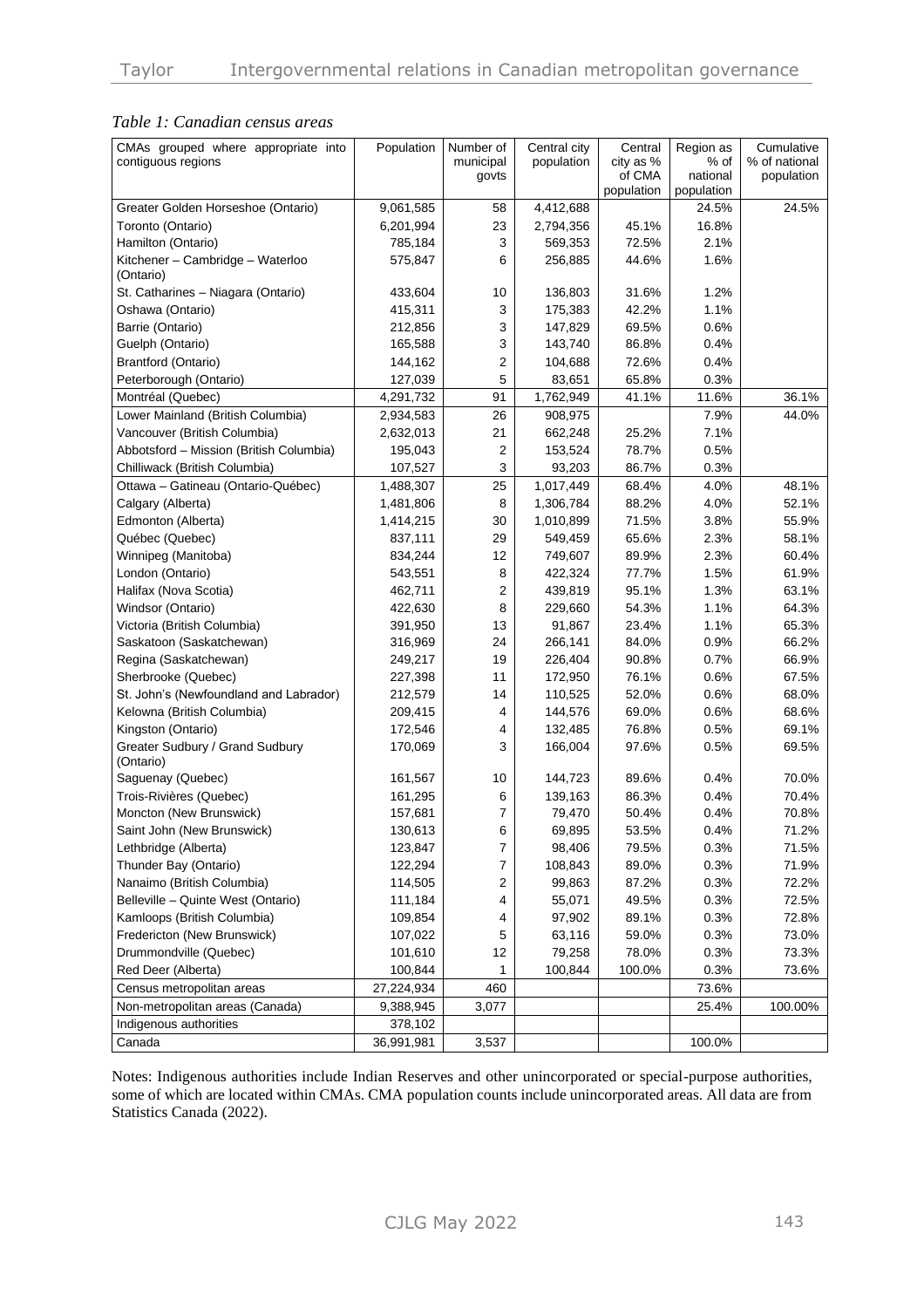Outside Atlantic Canada, <sup>4</sup> which is less urbanised overall, most provinces have metropolitan majorities. The largest CMA or megaregion comprises more than 50% of the population in four provinces – British Columbia, Manitoba, Ontario and Québec – and Alberta's CMAs together make up a majority in that province (see Table 2). Even those provinces with a dominant metropolitan area also contain multiple sizeable urban centres. While Canada's rural and northern hinterland is vast, Canada and its provinces are metropolitan societies.

| Province                       | # of <sup>1</sup><br>CMAs Name | Largest CMA |            | Largest Megaregion |                                      |                   | All CMAs in province |            | Provincial |            |
|--------------------------------|--------------------------------|-------------|------------|--------------------|--------------------------------------|-------------------|----------------------|------------|------------|------------|
|                                |                                |             | Population | $%$ of             | Name                                 | <b>Population</b> | $%$ of               | Population | % of       | population |
|                                |                                |             |            | province           |                                      |                   | province             |            | province   |            |
| <b>British</b><br>Columbia     | 7                              | Vancouver   | 2,642,825  | 52.8%              | Lower<br>Mainland                    | 2,952,318         | 59.0%                | 3,801,318  | 76.0%      | 5,000,879  |
| Alberta                        | 4                              | Calgary     | 1,481,806  | 34.8%              |                                      |                   |                      | 3,124,615  | 73.3%      | 4,262,635  |
| Saskatchewan                   | 2                              | Saskatoon   | 317,480    | 28.0%              |                                      |                   |                      | 566,697    | 50.0%      | 1,132,505  |
| Manitoba                       |                                | Winnipeg    | 834,678    | 62.2%              |                                      |                   |                      | 834,678    | 62.2%      | 1,342,153  |
| Ontario                        | 15                             | Toronto     | 6,202,225  |                    | 43.6% Greater<br>Golden<br>Horseshoe | 9,063,401         | 63.7%                | 11,742,189 | 82.6%      | 14,223,942 |
| Quebec                         | 6                              | Montréal    | 4,291,732  | 50.5%              |                                      |                   |                      | 6,136,400  | 72.2%      | 8,501,833  |
| <b>New</b><br><b>Brunswick</b> | 3                              | Moncton     | 157,717    | 20.3%              |                                      |                   |                      | 396.940    | 51.2%      | 775,610    |
| Nova Scotia                    |                                | Halifax     | 465,703    | 48.0%              |                                      |                   |                      | 465,703    | 48.0%      | 969,383    |
| Newfoundland<br>and Labrador   | 1                              | St. John's  | 212,579    | 41.6%              |                                      |                   |                      | 212,579    | 41.6%      | 510,550    |

*Table 2: CMA and megaregion populations as percentage of provincial populations*

Notes: The small province of Prince Edward Island does not have a CMA. The Ontario and Québec parts of the Ottawa-Gatineau CMA are counted separately. CMA and provincial population counts include Indigenous authorities and unincorporated areas. All data are from Statistics Canada (2022).

The second factor is the constitutional division of powers. Provincial governments have broad fiscal and legal autonomy from federal authority, including exclusive and unfettered constitutional jurisdiction over local government institutions. Federal engagement in 'urban' issues is restricted to project funding, most of which flows through the provinces. Provincial policy autonomy is also bolstered by weak or no integration between provincial and federal party systems. As a result, provincial government legal mandates and incentives, not municipal initiative or federal *diktat*, determine the form and function of metropolitan governance arrangements.

The third factor is institutional. Canada's version of the Westminster parliamentary system concentrates authority in the executive, which also benefits from policy support from a sophisticated public service. At the same time, the system of single-member constituencies increases governments' sensitivity to localised issues and concerns. As it is difficult to form a government without metropolitan votes, metropolitan issues are often highly visible to provincial governments – and with centralised authority and sophisticated bureaucracy, they are well positioned to act on them.

<sup>4</sup> The provinces of New Brunswick, Nova Scotia, Prince Edward Island and Newfoundland and Labrador.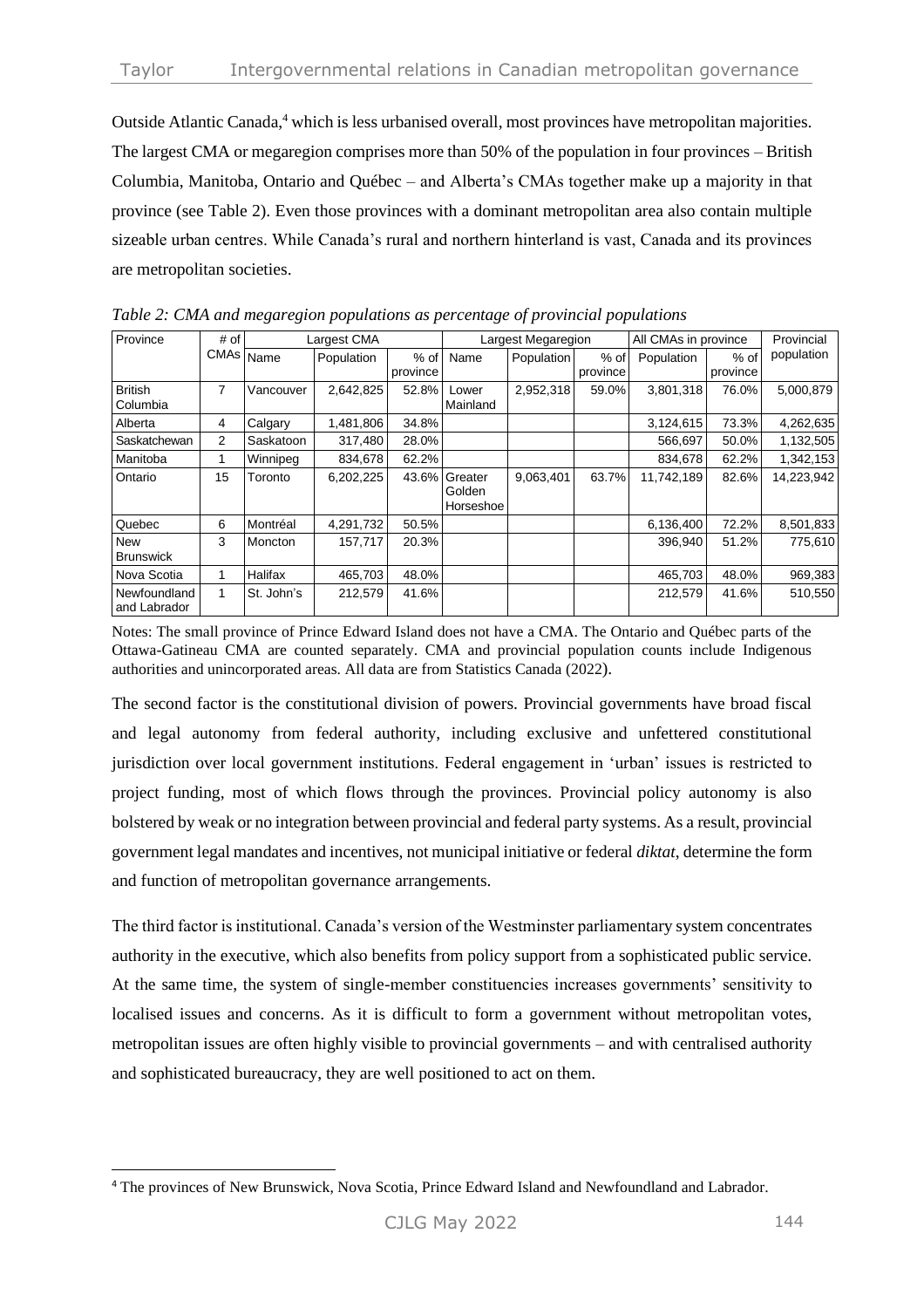In this geographical, constitutional and institutional context, intergovernmental relations in Canadian metropolitan governance play out along two dimensions: the horizontal and the vertical. As Table 1 also shows, most metropolitan areas are governed by more than one local authority. While in many cases the core municipality accounts for a majority of the metropolitan population, in several it is a minority player. The more consolidated the metropolitan area, the more political conflict might be expected to play out within rather than between municipalities, simply because there are more institutional players in the game. At the extreme, conflicts over planning and the provision of services would occur entirely within one municipality in a single-municipality metropolitan area. The more municipalities there are in a metropolitan area, and the less that any one municipality dominates in terms of its share of the population, the greater the potential for divergence of municipal interests and intermunicipal conflict. When local governments depend heavily on the property tax, and therefore compete for investment, voluntary collaboration is unlikely to see imposition of localised losses in pursuit of collective benefits – a dynamic that Scharpf (1988, 2006) calls the 'joint-decision trap' (see also Taylor 2019a).

This is where the vertical dimension of intergovernmental relations comes in. Provinces can and have used their authority to overcome intermunicipal joint-decision traps when they threaten provincial economic development objectives and the electoral competitiveness of the governing party. Nevertheless, the degree to which provincial governments impose their will on municipalities depends on their assessment of the political costs and benefits of doing so.

The result is a pattern of 'centralised decentralisation' whereby provincial governments retain unlimited constitutional authority over municipal affairs, yet generally seek to avoid the fiscal and political costs of direct, sustained intervention. Rather than governing localities or regions directly, they have chosen to transfer fiscal and political risk to municipalities. They have done so by setting the rules of the local game in the form of laws and regulations, institutions, and fiscal incentives. This has entailed a variety of interventions, including imposed restructuring of municipal boundaries, conditional grants, and the establishment of laws and rules that govern municipal borrowing and debt, land-use planning, and the internal processes and structures of local government administration. The character of intervention has differed from one province to the next as each has the constitutional autonomy, without federal coordination, to respond to the idiosyncratic policy demands generated by its urban system. In this sense, provinces may be seen as meta-governors of metropolitan space. The following sections describe models of provincially orchestrated metropolitan governance that have evolved in Canada over recent years.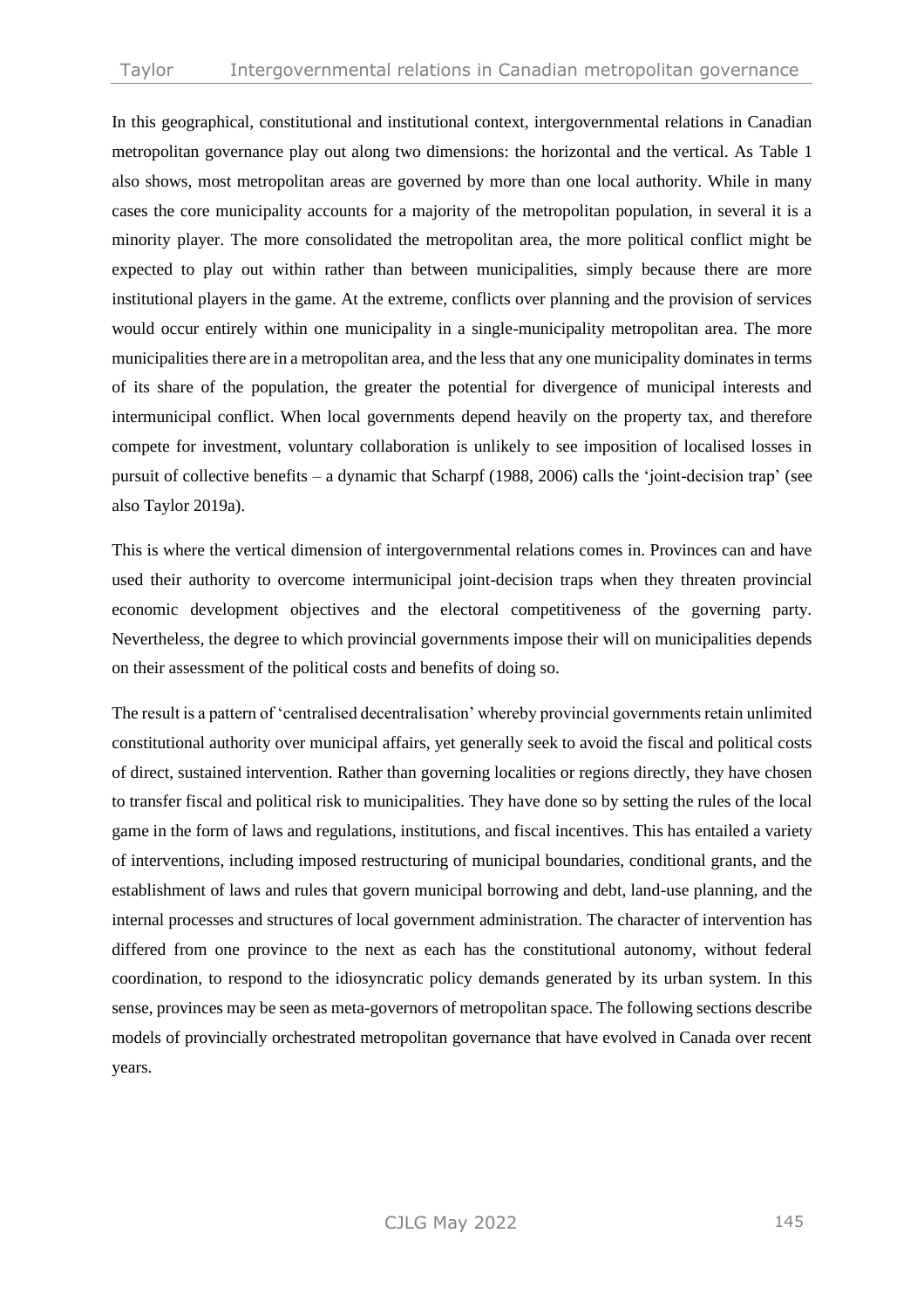## **Model 1: Multi-purpose regional intergovernmental organisations**

While in the early post-war period most provincial governments actively restructured local governments to create single- and two-tier local governments of metropolitan scope, attention has more recently turned to 'thinner' multi-purpose institutions that facilitate joint planning and the coordination of municipal policies, and sometimes service delivery – what Miller and Nelles (2019) call regional intergovernmental organisations, and Wolman (2019) calls multipurpose special districts. Their membership may be compulsory or voluntary. Compulsory multi-purpose regional intergovernmental organisations are discussed first.

#### *Compulsory bodies*

Canada's best-known compulsory, multi-purpose inter-municipal organisation is the Metro Vancouver Regional District in British Columbia (Tomalty and Mallach 2016; Wolman 2019). A smaller but analogous regional district operates in and around the provincial capital of Victoria on nearby Vancouver Island. Less elaborate and entrenched compulsory bodies also exist in Québec – for Montréal, Québec City and Gatineau – and also in Alberta for Calgary and Edmonton. The Vancouver, Montréal and Edmonton bodies are discussed in this section.

*Vancouver* The Metro Vancouver Regional District was created in 1967 through the consolidation of several single-purpose metropolitan districts. Municipalities in the Vancouver region have collaborated since the early twentieth century, at first voluntarily and later under compulsory arrangements legislated by the provincial government. An intermunicipal sewer and drainage district established in 1913 created an enduring institutional template characterised by equitable treatment and flexibility (Lea 1913; Taylor 2019b, pp. 96–200). Municipalities contributed funds for regional activities in proportion to benefits received and new members were admitted on the same terms as existing ones. This enabled extension of trunk water and sewer systems to urbanising areas while minimising conflict over the apportionment of costs. In the 1940s the province passed enabling legislation for the creation of intermunicipal regional planning boards structured along the same lines: one for the broader Vancouver region was established in 1949 (Harcourt et al. 2007, ch. 1), leading to the adoption of a regional zoning plan binding on municipalities in 1966.

These metropolitan single-purpose bodies were combined into a multi-purpose body when the provincial government established regional districts across the province between 1965 and 1969 with the aim of improving coordination of planning and servicing. Their boards are composed of municipal council representatives in rough proportion to population but over-representing smaller areas. (People living in areas without incorporated municipal government directly elect representatives to the regional board.) Non-financial decisions are made on a one-municipality, one-vote basis, which ensures that all areas have voice and small municipalities are not dominated by large ones. Financial votes, however,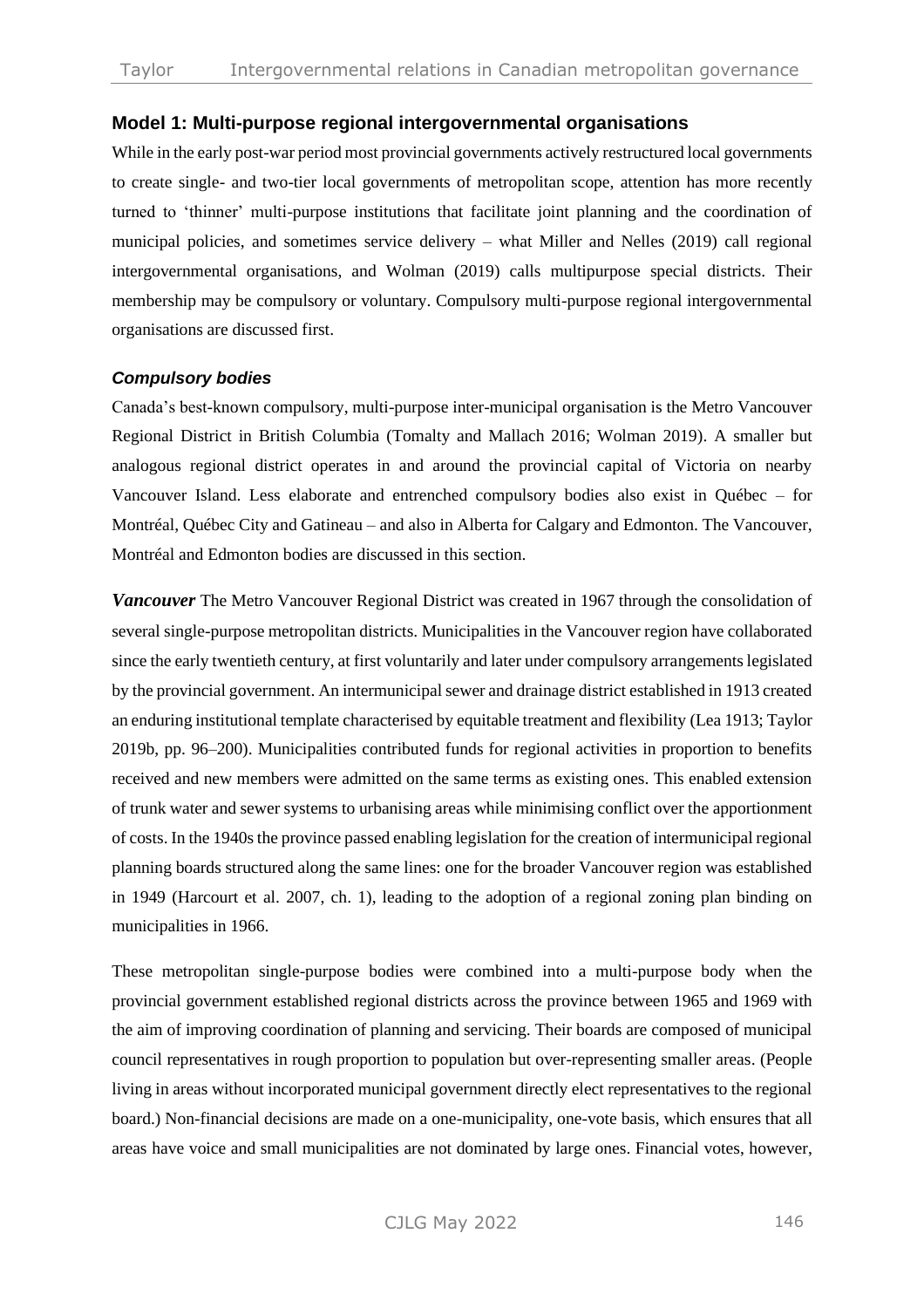are weighted in proportion to each municipality's financial contribution to the service provided, which is in turn proportional to the benefit received.

While municipal membership in a regional district is mandatory, and participation in some functions is compulsory, municipalities may opt out of some services and only participate in decision-making regarding services they receive. Recognising strong local opposition to incursions into local autonomy, the province initially mandated only a few functions for the regional districts. A few years earlier, in 1959–60, local opposition had sunk a commission's proposal to establish a Metro-Toronto-style twotier metropolitan government. Nevertheless, the new regional district soon absorbed existing water and sewer special districts, as well as a recently established regional parks district. It also assumed authority over capital borrowing, public housing, labour relations, air pollution control and solid waste management (Tennant and Zirnhelt 1973). Until its mandate for regional planning was abolished in 1983, it also administered a regional plan inherited from the Lower Mainland Regional Planning Board, which had been dissolved when the regional districts were created. (As discussed further below, regional districts' regional planning mandate was restored in 1996.) Most recently, Metro Vancouver launched a new investment attraction service in 2019. The provision of water, sewer, waste management and other services is uncontroversial.

Metro Vancouver's activities are primarily funded by user fees. The water and sewer districts charge fees to participating municipalities in proportion to water consumed and liquid waste drained. Solid waste management is financed through tipping fees and energy sales. The housing service is largely funded through rents and subsidies provided by other levels of government. Corporate activities are funded through a requisition from member municipalities in proportion to their share of the region's assessed property value. Dating back to the creation of the sewerage and drainage and water boards before the Second World War, this proportionate, user-pays system is well entrenched and uncontroversial.

Regional planning is regulated by British Columbia's Growth Strategies Act 1996. Under the legislation, a 'regional growth strategy' comes into effect only with the consent of all affected local governments – and there is no legislative requirement that local municipal plans conform to it. As part of the process, each municipality produces a 'regional context statement' explaining how its plan and actions align with the regional strategy. A binding arbitration process is invoked if a municipality disagrees with an adopted regional strategy, or if the regional district rejects a regional context statement. Achieving consensus on planning goals has required side-deals that have arguably undermined broader objectives; however, the public process of negotiating planning goals has cemented the legitimacy of the regional district and its planning function. While sometimes politicised, the regional planning process has led to more coherent long-term growth patterns and greater integration between land-use and infrastructure planning.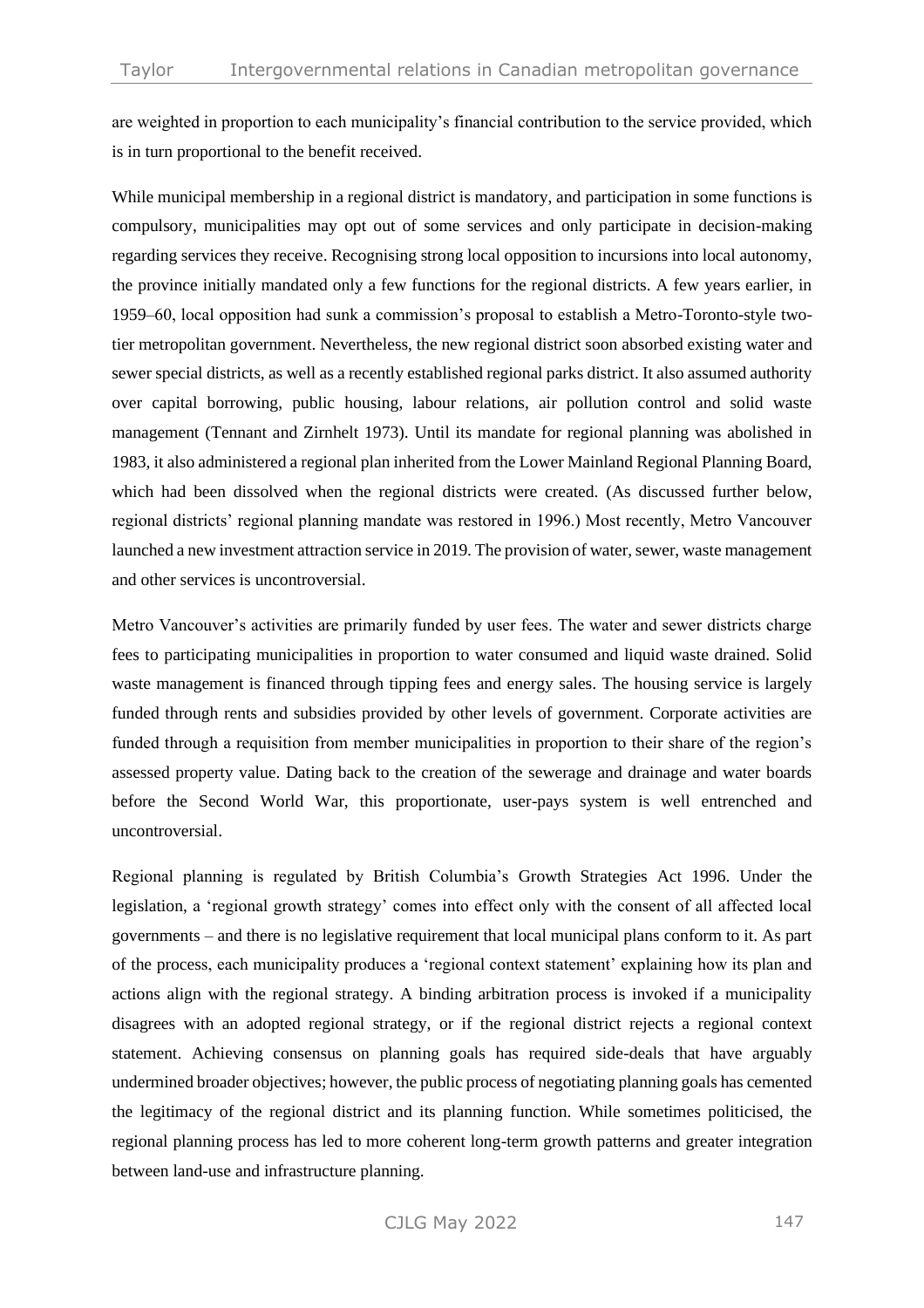*Montréal* Established in 2001, the Communauté metropolitaine de Montréal (CMM) was designed as a strategic planning and coordinating body rather than a deliverer of services. Like Metro Vancouver, its council is composed of municipal delegates. The core City of Montréal has an assured voice: the regional board is automatically chaired by Montréal's mayor; and the Montréal Agglomeration Council, a sub-regional grouping of municipalities that is effectively controlled by the City, appoints approximately half the board.<sup>5</sup> The other positions are allocated by balancing sub-regional geographic interests. Most decisions are made by majority, but approval of the metropolitan plan and matters involving infrastructure and facilities of metropolitan scope must be approved with two-thirds support. Approximately three-quarters of the CMM's revenues come from municipalities, the remainder coming from the province.

The CMM's influence has been politically constrained since its inception. It has avoided exercising its authority to establish a revenue-sharing scheme to redistribute local property tax revenues (Lafortune and Collin 2011, p. 407). It has also not assumed the planning authority originally envisaged for uppertier municipalities (Douay and Roy-Baillargeon 2015, p. 33). Having been imposed by the province, it has no constituency among local politicians, especially in suburban areas, who have no desire to cede control over land use or economic development to a body that appears to be, and in some sense is, a front for the City of Montréal (Tomàs 2012, p. 560). For its part, the Québec government has resisted empowering an institution that could emerge as a rival power base for opposition politicians. Nevertheless, the CMM has presided over several collaborative plans, studies and projects for economic development, a cycling network, islands and riparian areas, agriculture, waste management and flood resilience, and is the conduit for distributing social housing funds to municipalities.

*Edmonton* The capital region of Alberta is another polycentric metropolitan area, with the central city of Edmonton accounting for 72% of the CMA population. Conflict between the city and neighbouring municipalities has been the norm since the 1940s (Climenhaga 1997). In 2008 the provincial government sought to break the impasse by unilaterally imposing a compulsory Capital Region Board (CRB) and charging it with preparing a regional growth plan with which municipal plans and actions must be consistent. The board is required to approve, among other municipal actions, all proposed development projects that affect more than one municipality, sub-divisions planned to contain more than 1,000 residents, and major industrial developments within 5 km of a city boundary. Edmonton's neighbours resented the CRB because its voting formula gave the City an effective veto. Although a regional plan was adopted in 2009 and approved by the province in 2010, conflict continued, with

<sup>&</sup>lt;sup>5</sup> Québec municipal governance is notable for its complexity in the Canadian context. Klein and Tremblay (2010, p. 569) call Montréal's metropolitan governance an *"administrative archipelago"*: a four-tier system in which the CMM sits atop 14 two-tier municipal governments (including two agglomeration councils and 12 regional counties) in whole or in part, within which are nested lower-tier municipalities. The Cities of Montréal and Longueuil are in turn divided into boroughs with their own mayors and councillors.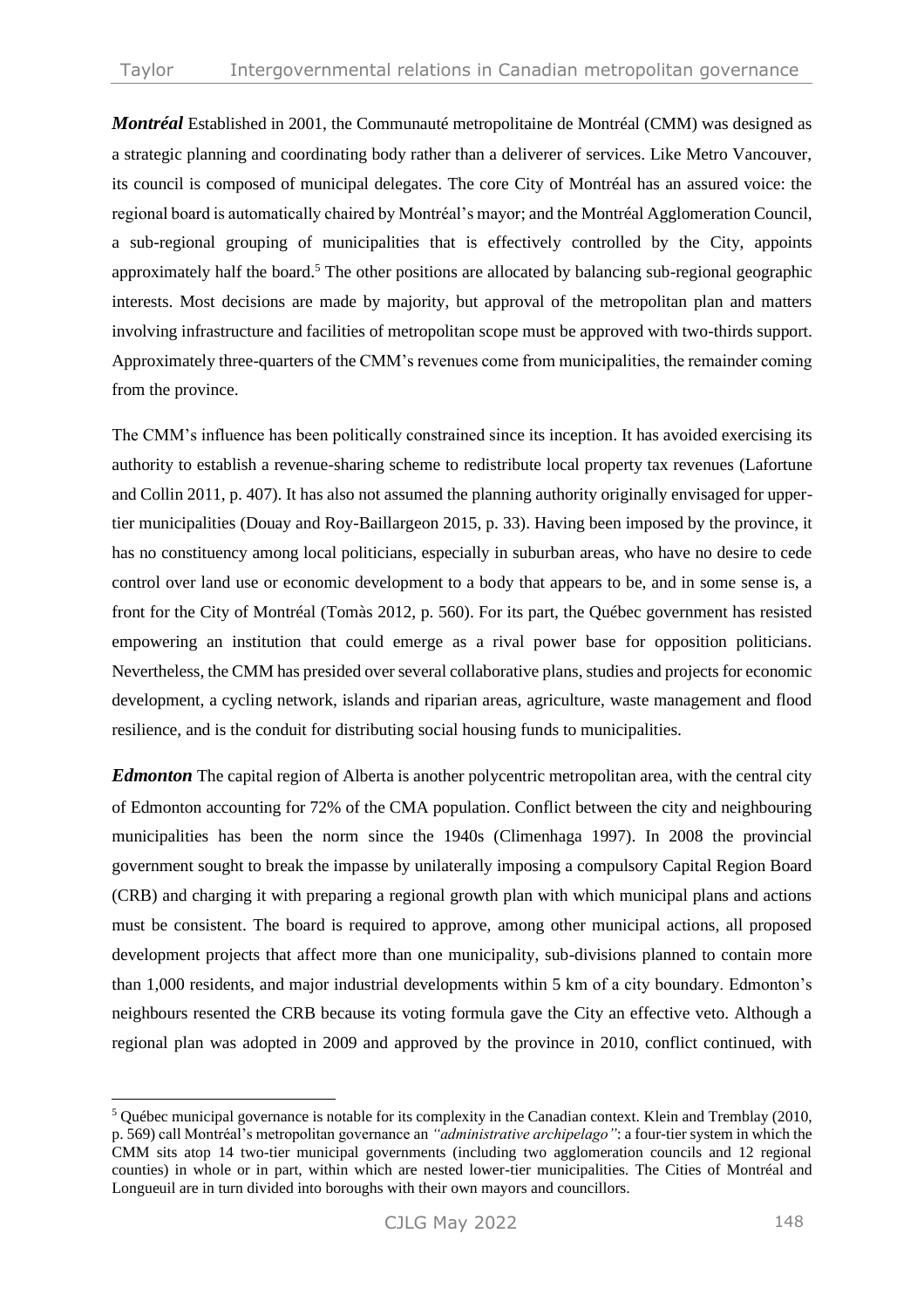municipalities engaging in tit-for-tat battles over major development approvals, annexation proposals, economic development projects, and even the passing of the organisation's budget (Stolte 2016; Neufeld 2017; Staples 2017). The provincial government intervened again in 2018, renaming the CRB as the Edmonton Metropolitan Region Board (EMRB), requiring it to prepare a Metropolitan Servicing Plan, and reducing the size of its board. To mollify concerns about arbitrary decision-making when approving municipal plans, the EMRB is now required to develop a 'regional evaluation framework' that defines triggers for local planning issues to be referred to the board for review and approval. The EMRB has also adopted Vancouver's practice of having municipalities prepare 'regional context statements' that describe how municipal plans are consistent with the regional growth plan. There are signs that the decade-long experience with a compulsory regional board has smoothed intermunicipal friction. The board created a regional investment attraction agency, Edmonton Global, in 2018 and voted to regionalise the public transit system in 2021. It has also voluntarily developed regional policies for agriculture and broadband, and is working on a cost-sharing formula for expenditures that cross municipal boundaries.

#### *Voluntary bodies*

Several provincial governments have also provided legal or material support to voluntary intermunicipal organisations. By their very nature, voluntary bodies cannot make binding decisions, nor are they likely to make decisions that determine 'winners and losers' across their membership. However, they can function as a venue for ongoing interactions that institutionalise relationships, promote common understandings of problems, and build trust, potentially leading to the creation of authoritative compulsory bodies.

Winnipeg, the capital of Manitoba, offers an example of a voluntary intermunicipal 'talking shop' that may soon be replaced by a compulsory regional intergovernmental organisation with specific operating mandates. A similar voluntary partnership organisation existed in the Calgary region of Alberta between 1999 and 2016, when the province imposed a compulsory entity identical to Edmonton's, described above.

While the City of Winnipeg dominates its region, there has been persistent interest in improving the coordination of municipal economic development and infrastructure decisions. In 2006, the provincial government established the Capital Region Partnership with 18 member municipalities and a mandate to discuss and develop regional solutions for land-use planning, infrastructure development, environmental protection, and water quality and supply. While the statute enables the province to establish specific mandates for the organisation, initially it avoided controversy by choosing not to do so. The partnership adopted a broad-brush Regional Growth Strategy in 2016 (Thompson 2016) and created a joint-procurement corporation in 2018. In 2018 it rebranded itself as the Winnipeg Metropolitan Region, signalling the growing willingness of member municipalities to work together for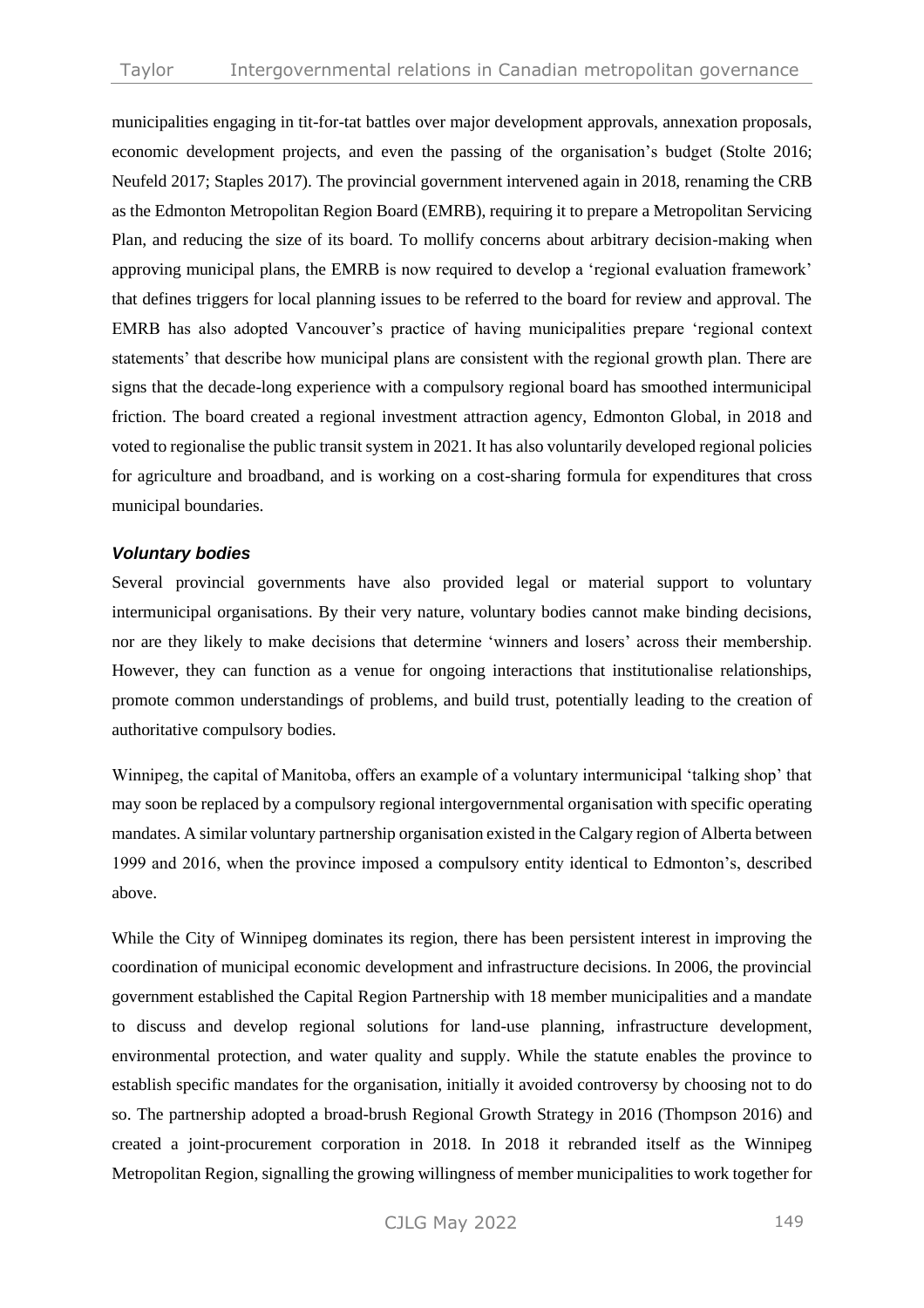common objectives, provided that all parties benefit. In 2021, the Manitoba government passed legislation that would establish, pending the issuing of companion regulations, a compulsory regional planning board, modelled on Alberta's metropolitan boards, charged with adopting a binding regional land-use plan and promoting cooperation on infrastructure and services. Granted natural person power and authority to expropriate property, borrow and lend money, and *"exercise any other powers that are necessary to carry out its mandate"* (Government of Manitoba 2022, s.10.2(2)(f)), the board would wield broad authority over the region's development. Whether municipalities will tolerate this impingement on their planning authority remains to be seen (Zerucha 2020).

### **Model 2: Metropolitan single-purpose bodies**

A more limited form of metropolitan governance is the single-purpose body. Provincial governments have established agencies to prepare long-term transportation plans, administer electronic fare systems, and operate transit services in each of Canada's 'big three' metropolitan areas – Toronto, Montréal and Vancouver – and, as noted, Edmonton's municipalities have agreed to create one. While not discussed here, the same four regions have also created regional agencies for international place marketing and foreign direct investment attraction, in Vancouver under the umbrella of the Metro Vancouver regional district. A comparison of Vancouver's Translink and Toronto's Metrolinx transit agencies illustrates the contradictory tendencies at work in vertical and horizontal intergovernmental relations.

*Vancouver* Until Translink's creation in 1999, local transit had been a service of British Columbia's provincial hydroelectric power utility. The regional district had long demanded control over local transit, as well as regional roads and bridges, but the province had little interest in giving municipal elected officials control over a budget that was substantially subsidised by the province. A compromise was worked out whereby a new arm's-length agency was created, partially supported by property and fuel taxes. Its board was initially composed of municipal elected officials, but in 2007 the province declared this dysfunctional and replaced it with a citizen board with members appointed by the province and member municipalities' mayors. As chief funder of transportation projects, the provincial government has consistently prioritised projects responsive to electoral benefits rather than technical needs identified by the regional district. For example, in the 1980s the British Columbia government nullified the regional zoning plan and constructed rail access to a new port through high-quality farmland (Taylor 2019b, pp. 232–242). More recently, the mode, route selection, and financing of a new SkyTrain line connecting downtown Vancouver to the airport were driven as much by the intergovernmental politics of hosting the 2010 Winter Olympics and the premier's desire for a legacy project before leaving politics in 2011, as by forecast needs and technical requirements (Siemiatycki 2007).

Past provincial governments have also politicised transit for electoral gain. The governing Liberals' 2013 election platform promised a referendum on any new transportation taxes in Greater Vancouver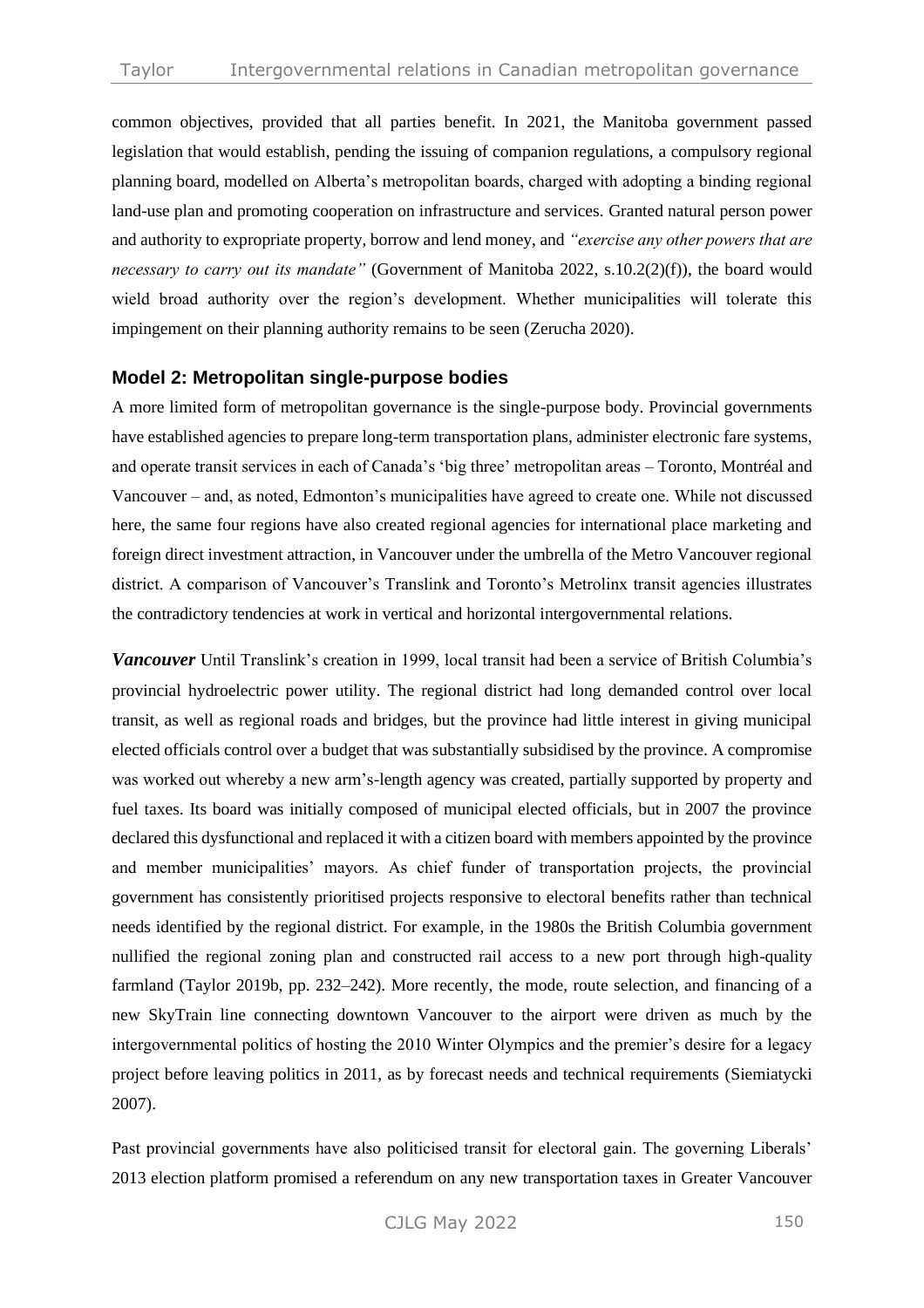(Liberal Party of British Columbia 2013, pp. 17–18). In 2015, voters defeated a ten-year transportation plan developed by Mayors' Council, its C\$7.7 billion price tag due to be funded by a 0.5% sales tax increase (Lesch 2019). The provincial government of the day did little to defend the plan, and taxpayers' rights groups successfully portrayed it as a tax grab by an unaccountable agency. Provincial insistence on a tax increase referendum – unprecedented in post-war Canada – fits poorly with its unilateral decision-making on highway and bridge infrastructure. No referendum was required for the government's replacements of the Port Mann Bridge, which opened in 2012, and the Massey Tunnel, which broke ground in 2017. Both projects cost, or are forecast to cost, almost as much as the mayors' ten-year plan and were opposed by Translink and Metro Vancouver for undermining the adopted growth management strategy, which is not binding on the provincial government.

*Toronto* The Ontario government had operated GO Transit, a regional commuter rail and bus service, since the 1960s, while local transit was provided by a patchwork of municipal special-purpose bodies with little coordination. GO Transit operations were transferred to the new Metrolinx agency in 2006, which was also charged with preparing a long-term transit investment plan. As in Vancouver, its board was initially composed of municipal representatives. Declaring them to be motivated by parochial interests, the province has appointed the entire board since 2009 (Tremblay-Racicot 2018). Metrolinx plays no role in local transit operations. While it administers a regional fare card, the province has avoided the conflict that would come with imposing a zoned fare system and formula for sharing revenue across local transit providers: engaging in intergovernmental fights over operational coordination offers no political upside for the provincial government. Indeed, Metrolinx's primary interactions with local transit authorities concern capital projects, not operations. This makes sense considering the province's core fiscal and political interests: it pays most of the capital costs of new facilities and therefore has a strong interest in deciding which ones get built and in which locations, and reaping any electoral reward. To this end the previous Liberal provincial government greenlit expensive subway projects in parts of Toronto where forecast ridership would suggest surface light rail as a more rational choice (Pagliero 2018); and also to an electorally vulnerable suburban district north of the city (Howlett 2006). Similarly, the current Conservative government is planning a new highway through ecologically sensitive areas on the northwest flank of the Toronto region, contrary to the long-term provincial transportation plan (Editorial Board 2021).

## **Model 3: Provincial metropolitan policy overlays**

Provincial statutes and policies pertaining to metropolitan areas are not generally thought of as a form of metropolitan governance because they do not, in the first instance, involve local institutions. Nevertheless, binding provincial policy 'overlays' that direct or coordinate the activities of local governments within a metropolitan area represent a potential alternative to restructuring local governments or establishing new multi- or single-purpose metropolitan authorities. The most elaborate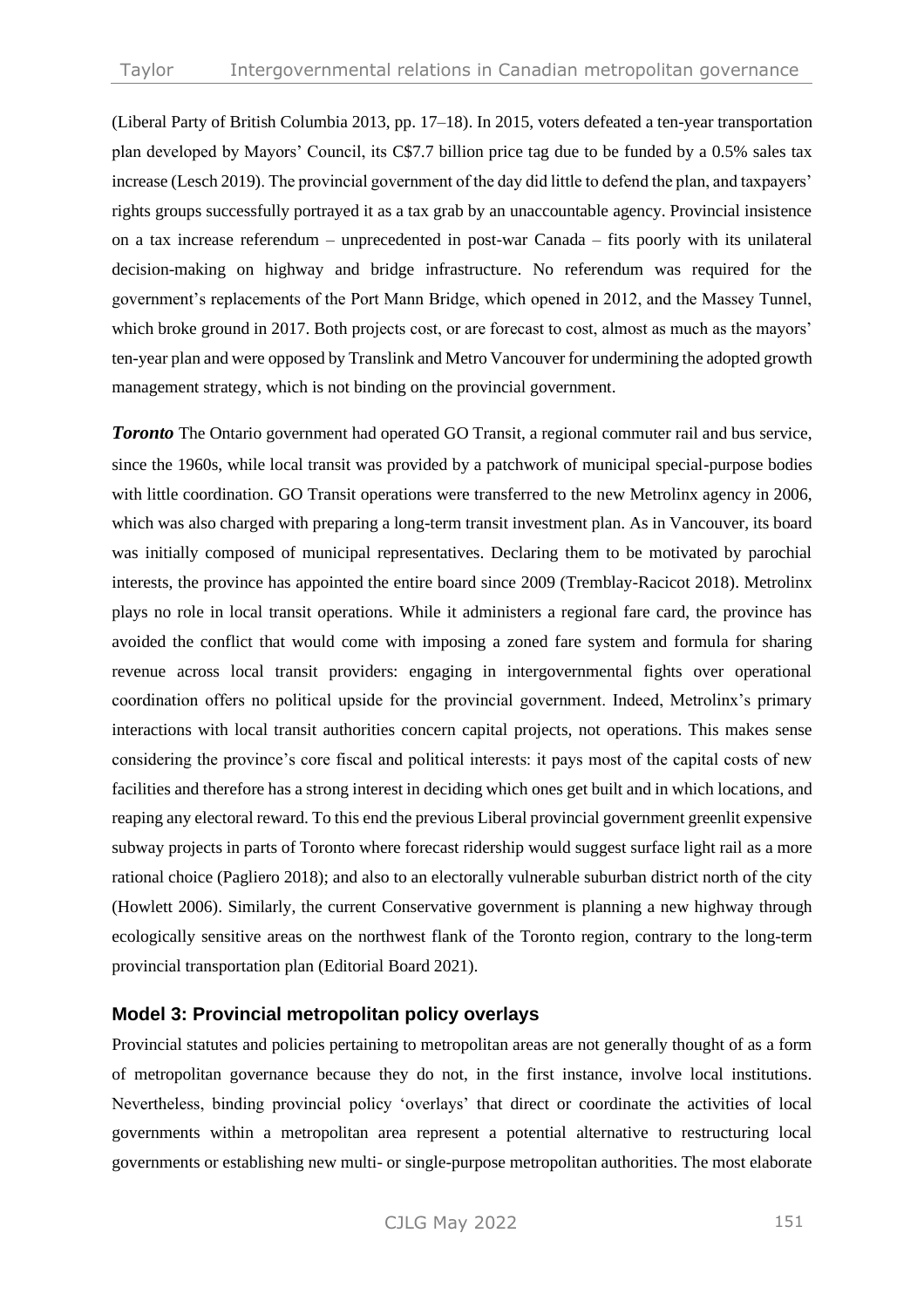Canadian example is Ontario's multi-part policy framework for the broader region centred on Toronto, which the province refers to as the Greater Golden Horseshoe. The closest analogues to this approach in other provinces are British Columbia's province-wide Agricultural Land Reserve and Québec's agricultural zones, which override local zoning to prohibit the urbanisation of rural agricultural land; and Alberta's regional land-use frameworks, whose content is more aspirational than directive.

As noted earlier, between the 1940s and early 1970s the Ontario government responded to Toronto's sustained rapid metropolitan growth by restructuring local government or creating specialist single- and multi-purpose agencies. Since then, and especially since the late 1990s, the dominant approach has been direct provincial intervention in the form of land-use planning directives to which local government plans must conform (Taylor 2019b, ch. 4). The current framework was established in the mid-2000s after considerable debate and conflict over rural land protection and worsening traffic congestion. Building on previous provincial rules governing land-use change on the Niagara Escarpment, a landform on the western flank of the Greater Toronto region, and the environmentally sensitive Oak Ridges Moraine, in 2005 a new provincial government enacted a more expansive Greenbelt. This was supplemented by legislation enabling the creation of provincial plans with which municipal plans must be consistent. The first such plan was the 2006 Growth Plan for the Greater Golden Horseshoe. This was supplemented in 2009 by a sub-region-specific plan targeted at the sensitive Lake Simcoe watershed north of Toronto.

These provincial plans collectively constitute an elaborate policy overlay that constrains and directs municipal activities. The plans map zones to which specific policies apply, including restrictions on conversion of land to urban use in some, and minimum density requirements in others. Municipalities are also required to direct more intense growth to a network of 'urban growth centres' and transit station areas. While this regional provincial policy framework remains in effect, its implementation through amendment of municipal plans has been slow and uneven (Allen and Campsie 2013, pp. 33–34). Its long-term impacts on land development patterns and transportation behaviour are unknown as no recent systematic analysis has occurred (Siemiatycki and Fagan 2019; IMFG 2019). The Conservative government which took power in 2018 is considered more pro-development and pro-market. It has amended provincial plans in ways that arguably weaken their protection of ecologically sensitive and agricultural lands, and has repeatedly exercised a heretofore rarely used power to override local zoning to enable the conversion of rural land to urban uses (CBC News 2021). Nevertheless, this new government has neither abolished nor rewritten the provincial policy overlay; its basic structure and content remain intact.

Ontario's establishment of such an extensive policy overlay represents the exception rather than the rule in Canada. It certainly was not inevitable: as long ago as 1996 a commission of inquiry recommended the creation of a multi-purpose, regional district-style entity for Greater Toronto with

CJLG May 2022 152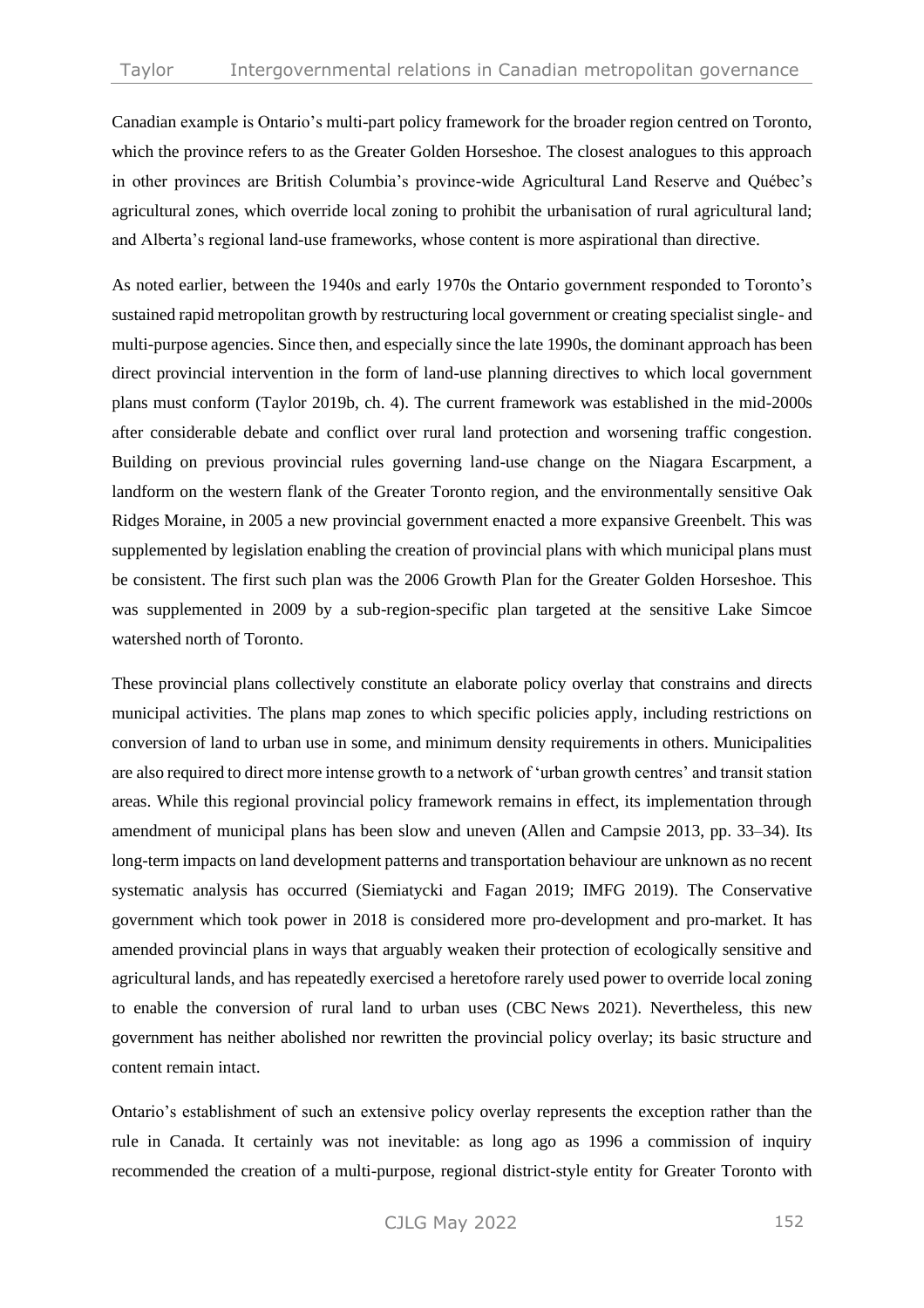authority over regional planning and large-scale infrastructure systems (Ontario 1996). However, the Conservative government of the day instead chose to amalgamate two-tier local governments in Toronto, Ottawa and Hamilton and let the market sort out inefficiencies. It was only after obvious market failures (and their political costs) began to accumulate that the government took steps toward providing strong regional policy direction (Eidelman 2010). This appears to reflect the provincial government's inescapable political and economic interests in the Greater Golden Horseshoe region, which contains a majority of the province's population and generates a disproportionate share of its economic output. In recent decades it has also been the location of the vast majority of the province's population and employment growth. Few now advocate for locally controlled metropolitan institutions akin to those in Montréal and Vancouver, perhaps because the painful conflicts over municipal restructuring in the 1990s have rendered institutional changes politically impossible. It may also be that the policy overlay has produced acceptable outcomes for voters and politicians. Yet this has come at a cost. In the absence of regional institutions to broker agreement on goals and means to achieve them, Ontario's top-down, hierarchical model pits municipalities against each other as they compete for growth, inhibiting the development of horizontal relationships that might lead to voluntary collective action.

#### **Conclusion**

This brief overview indicates that the format of metropolitan governance varies across provincial and urban contexts. This is because provinces' constitutional jurisdiction over local government and land use is absolute; the federal government plays no role in this domain. The province has set the parameters of urban development in Toronto, Canada's largest urban region, through a land-use policy overlay under which local governments manage the detail. In Montréal, Vancouver, Calgary and Edmonton, provincial governments have taken a devolved approach by creating compulsory multi-purpose regional intergovernmental organisations governed by boards whose members are delegates of member municipal councils. There is variation in what these organisations are empowered to do. The Alberta, British Columbia and Québec bodies are designed to be strategic planners and coordinators rather than direct service providers. Metro Vancouver's extensive operating responsibilities for water, sewer and solid waste management are the exception, and may be the product of its idiosyncratic history, whereby planning responsibilities were grafted onto pre-existing operating functions, not the other way around. Other multi-purpose bodies exist in Victoria (British Columbia) and Québec City, and may soon be joined by Winnipeg (Manitoba). These arrangements are accompanied by single-purpose metropolitan bodies for transit in most cases and sometimes also for economic development.

In sum, we see considerable evidence of regional rescaling as provinces have established new capacities to govern expanding and increasingly polycentric metropolitan spaces in the form of compulsory multipurpose regional intergovernmental organisations, single-purpose bodies and provincial policy

CJLG May 2022 153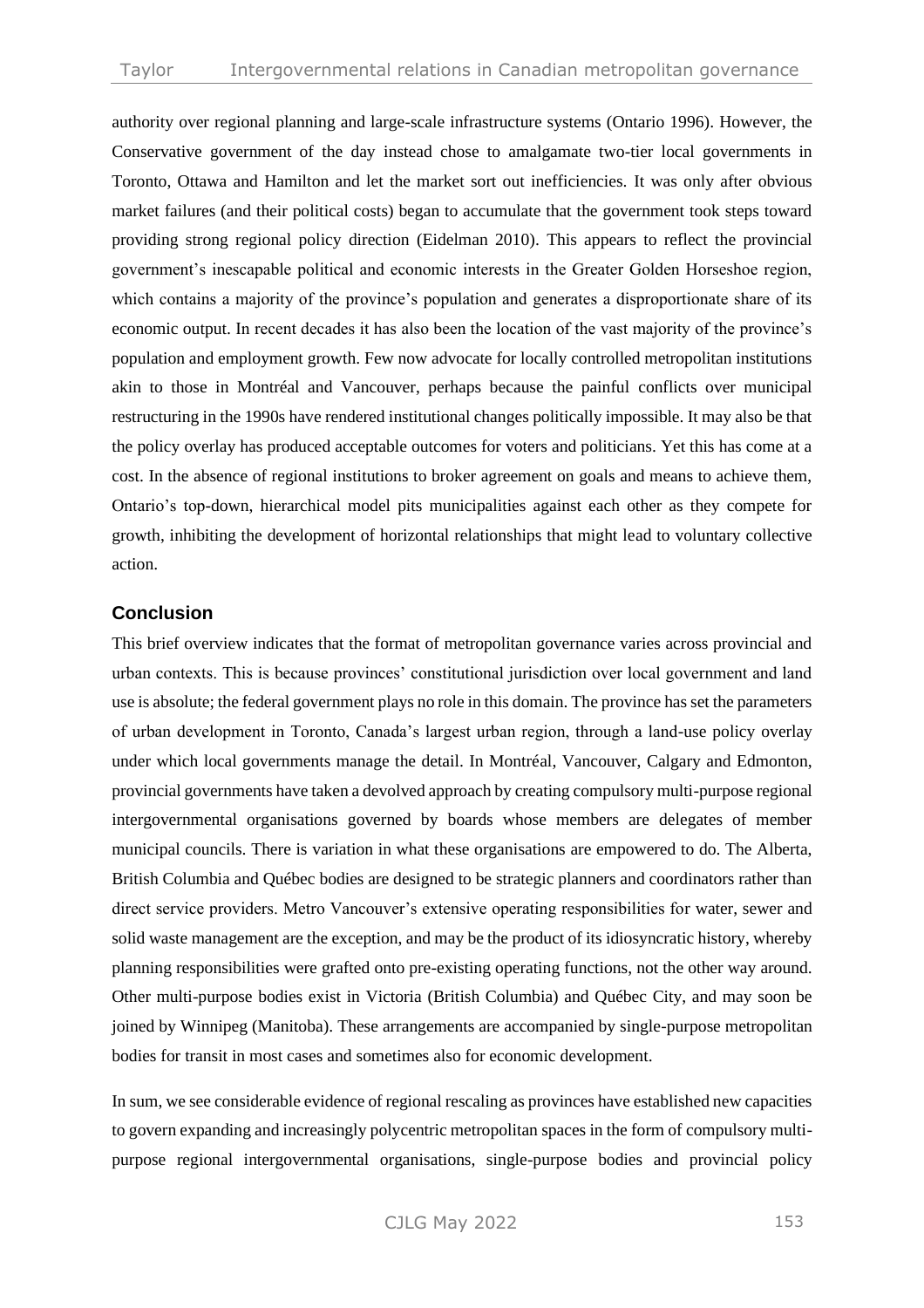overlays. Despite Sellers et al.'s (2020) characterisation of Canada as a country in which oversight of local government is weak, in practice the provincial government has been the key actor in each case. Provinces have exclusive constitutional authority over municipal affairs and the political incentive to exercise it. Only they can establish and empower metropolitan-scale policies and institutions. Provincially imposed institutions, mandates and fiscal incentives become the 'rules of the game' for local action and interaction within polycentric regions. The fact that they were in most cases imposed over significant local objection is evidence of provincial governments' authority and political capacity to exercise it. In Canada, metropolitan governance is 'regionalism from above'.

Imposing policies or institutions is not enough. Provincial governments must use carrots and/or sticks to sustain effective metropolitan governance. Ontario favours the stick: detailed policy mandates binding on municipalities, combined with unilateral use of its spending power to advance infrastructure projects of its choosing. The other provinces rely more on carrots: institutional structures and fiscal incentives. While compulsory membership of institutions brings municipalities to the regional table, the way in which representative decision-making and funding are structured determines the degree to which institutions facilitate the development of the trust and reciprocity required to pursue to joint projects, especially those that distribute costs and benefits unevenly between localities. The institutions profiled in this paper each have carefully crafted representation to balance sub-regional interests, together with voting formulas that ensure adopted initiatives have broad support. In Montréal, Edmonton and Calgary the central city is given an effective veto, however super-majority requirements prevent it from acting unilaterally. Coalitions spanning the core city and suburbs are essential. Yet the Montréal and Edmonton experiences show that such representational balancing may be an insufficient condition for collective action. Rather, it is provincial funding that has incentivised collective action. Alberta subsidises the Edmonton board's operation, including the preparation of mandated planning exercises. Metro Vancouver and the CMM administer social housing programmes largely funded by provincial governments. It is no surprise that such initiatives are considered the most successful by local observers. Without provincial incentives, representative structures designed to promote consensus may be used instead to protect parochial interests, as seen with the CMM board's decision to avoid exercising its revenue-sharing mandate.

Institutional design is key to understanding the long-term development of Canada's most mature and influential metropolitan body, the Metro Vancouver regional district. After decades of intermunicipal collaboration through the sewerage and drainage and water districts, members voluntarily added additional functions, most recently economic development. The accumulation of small successes generated comfort with larger collective initiatives. Metro Vancouver's success at managing conflict and facilitating collaboration may be credited, at least in part, to its design features, some of which were inherited or adapted from precursor institutions: proportional formulas for board representation and financial contributions, combined with flexible participation in regional services and, more recently,

CJLG May 2022 154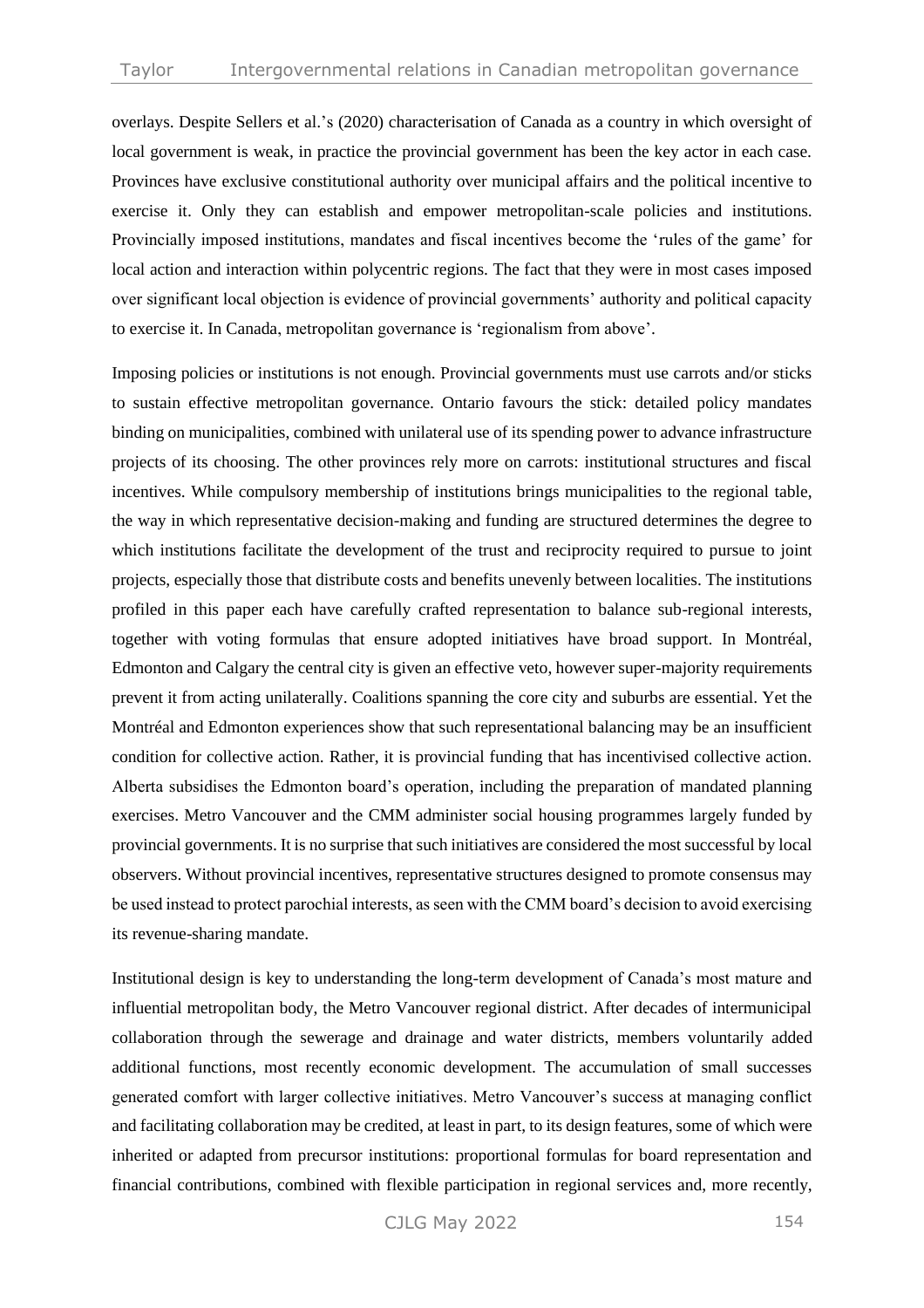the consensual regional planning process (backed by binding arbitration in case of disagreement). Having evolved over a considerable length of time, collaborative problem-solving has become selfreinforcing in Metro Vancouver. Yet it is often overlooked that this dynamic emerged after sustained intervention by the provincial government. Over decades, the British Columbia government intervened at decisive moments with political, legal and financial support that incentivised collective action through regional institutions. Metro Vancouver's consensual governance system is the legal creation of the provincial government and its continued effectiveness and, ultimately, its existence depend on the province's continued support.

Herein lies the paradox of Canada's 'regionalism from above'. Provincial governments have been the essential force in the development of metropolitan governance in Canada's metropolitan areas. They have chosen to do so through 'centralised decentralisation' or 'metropolitan meta-governance', deploying their unfettered constitutional jurisdiction over local government and considerable fiscal resources not towards governing metropolitan areas directly, but instead toward creating the conditions for local problem-solving in the regional interest – within provincially imposed parameters. The case studies presented here suggest mixed results. Edmonton, Calgary and Winnipeg show early signs that, as in Vancouver, voluntary problem-solving may emerge from the institutional foundations laid by their respective provincial governments. Yet provinces have also used their legislative authority and spending power to pursue their own political agendas, especially regarding land-use planning and infrastructure projects, in ways that are perceived as arbitrary by local actors. It is an open question whether this is 'the cost of doing business' – that is, whether occasional arbitrary provincial interventions are a price worth paying for authoritative metropolitan governance in which local governments have voice and discretion. Given how recently some of the institutions discussed were created, only time will tell.

#### **Declaration of conflicting interest**

The author declared no potential conflicts of interest with respect to the research, authorship and/or publication of this article.

## **Funding**

Research assistance for this article was partially funded by the Institute on Municipal Finance and Governance, University of Toronto. The author is grateful for background research assistance by Alec Dobson, Charlotte Kurs and Sean McGowan.

#### **References**

Ahrend, R., Gamper, C. and Schumann, A. (2014) *The OECD metropolitan governance survey: a quantitative description of governance structures in large urban agglomerations*. Paris: OECD Publishing.

Allen, R. and Campsie, P. (2013) *Implementing the Growth Plan for the Greater Golden Horseshoe: has the strategic vision been compromised?* Toronto, ON: Neptis Foundation.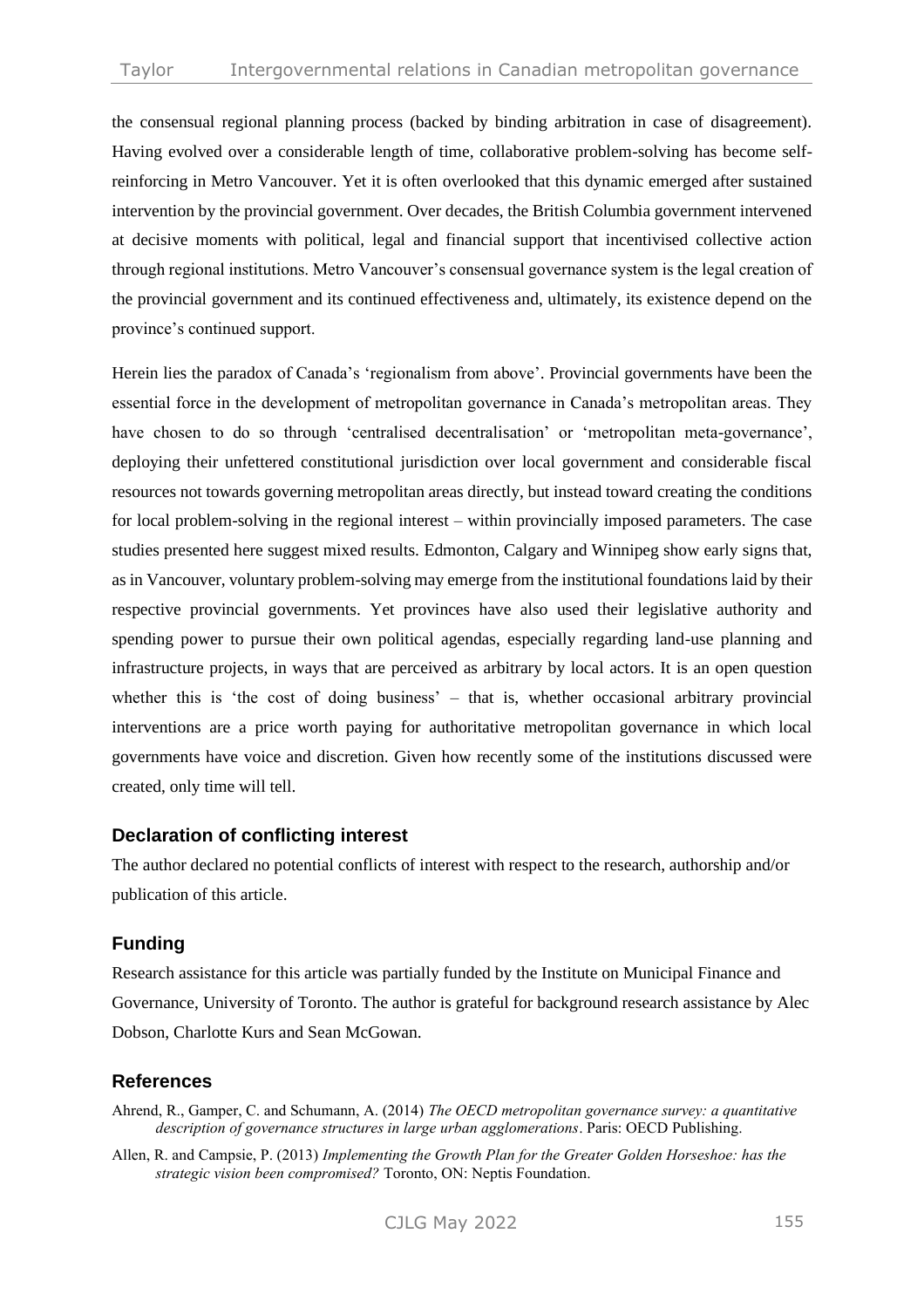- Allmendinger, P., Haughton, G., Knieling, J. and Othengrafen, F. (2015) *Soft spaces in Europe: re-negotiating governance, boundaries and borders.* London, UK: Routledge. https://doi.org/10.4324/9781315768403
- Bache, I. and Flinders, M.V. (2004) *Multi-level governance*. Oxford: Oxford University Press. https://doi.org/10.1093/0199259259.001.0001
- Brenner, N. (2004) *New state spaces: urban governance and the rescaling of statehood*. Oxford: Oxford University Press.
- Brownstone, M. and Plunkett, T.J. (1983) *Metropolitan Winnipeg: politics and reform of local government*. Berkeley, CA: University of California Press.
- CBC News. (2021) *Ford government fast-tracks 6 new GTA development deals using controversial MZOs.*  Available at: https://www.cbc.ca/news/canada/toronto/ford-mzos-toronto-development-1.5942671.
- Climenhaga, D.J. (1997) *The death and life of regional planning in the Calgary area*. MA Thesis, School of Journalism and Communications, Carleton University, Ottawa.
- Cooke, P. and Morgan, K. (1998) *The associational economy: firms, regions, and innovation*. Oxford: Oxford University Press. https://doi.org/10.1093/acprof:oso/9780198290186.001.0001
- Douay, N. and Roy-Baillargeon, O. (2015) Le Transit-Oriented Development (TOD), vecteur ou mirage des transformations de la planification et de la gouvernance métropolitaines du Grand Montréal ? *Flux,* 3–4: 29–41. https://doi.org/10.3917/flux.101.0029
- Dreier, P., Mollenkopf, J. and Swanstrom, T. (2014) *Place matters: metropolitics for the twenty-first century.*  Kansas City: University Press of Kansas.
- DuPuis, N., Langan, T., McFarland, C., Panettieri, A. and Rainwater, B. (2017) *City rights in an era of preemption: a state-by-state analysis.* Washington, DC: Center for City Solutions, National League of Cities.
- Editorial Board. (2021) Ontario's proposed Highway 413 is a \$6-billion sprawl accelerator. *Globe and Mail*, 16 Feb.
- Eidelman, G. (2010) Managing urban sprawl in Ontario: good policy or good politics? *Politics and Policy,* 38 (6), 1211–1236. https://doi.org/10.1111/j.1747-1346.2010.00275.x
- Elmqvist, T., Fragkias, M., Goodness, J., Güneralp, B., Marcotullio, P.J., McDonald, R.I., Parnell, S., Schewenius, M., Sendstad, M., Seto, K.C. and Wilkinson, C. (2013) *Urbanization, biodiversity and ecosystem services: challenges and opportunities*. Dordrecht, DE: Springer. https://doi.org/10.1007/978- 94-007-7088-1
- Feldman, L.D. (1974) *Ontario 1945–1973: the municipal dynamic*. Toronto: Ontario Economic Council.
- Godbout, J. (1971) La formation de la communauté urbaine de Québec et le rôle de l'État dans la restructuration des pouvoirs locaux. *Recherches sociographiques*, 12 (2), 185–225. https://doi.org/10.7202/055533ar
- Government of Manitoba. (2021) *Bill 37, The Planning Amendment and City of Winnipeg Charter Amendment Act*, 3rd. Sess. 42nd. Leg.
- Harcourt, M., Cameron, K. and Rossiter, S. (2007) *City making in paradise: nine decisions that saved Vancouver*. Vancouver: Douglas and McIntyre.
- Horak, M. and Young, R. (2012) *Sites of governance: multilevel governance and policy making in Canada's big cities.* Montréal: McGill-Queens University Press.
- Howlett, K. (2006) Subway plan could benefit Sorbara family. *Globe and Mail*, 23 March.
- IMFG. (2019) Summary report for City of Toronto-TTC Transit Expert Advisory Panel. Toronto, ON: Institute on Municipal Finance and Governance, Munk School of Global Affairs and Public Policy, University of Toronto.
- Klein, J.-L. and Tremblay, D.-G. (2010) Social actors and their role in metropolitan governance in Montréal: toward an inclusive coalition? *GeoJournal*, 75, 567–579. https://doi.org/10.1007/s10708-009-9270-0
- Lafortune, M.-È. and Collin, J.-P. (2011) Building metropolitan governance capacity: the case of the Communauté métropolitaine de Montréal. *Canadian Public Administration*, 54 (3), 399–420. https://doi.org/10.1111/j.1754-7121.2011.00182.x
- Lea, R.S. (1913) *Report on the Burrard Peninsula joint sewerage scheme to Vancouver and Districts Joint*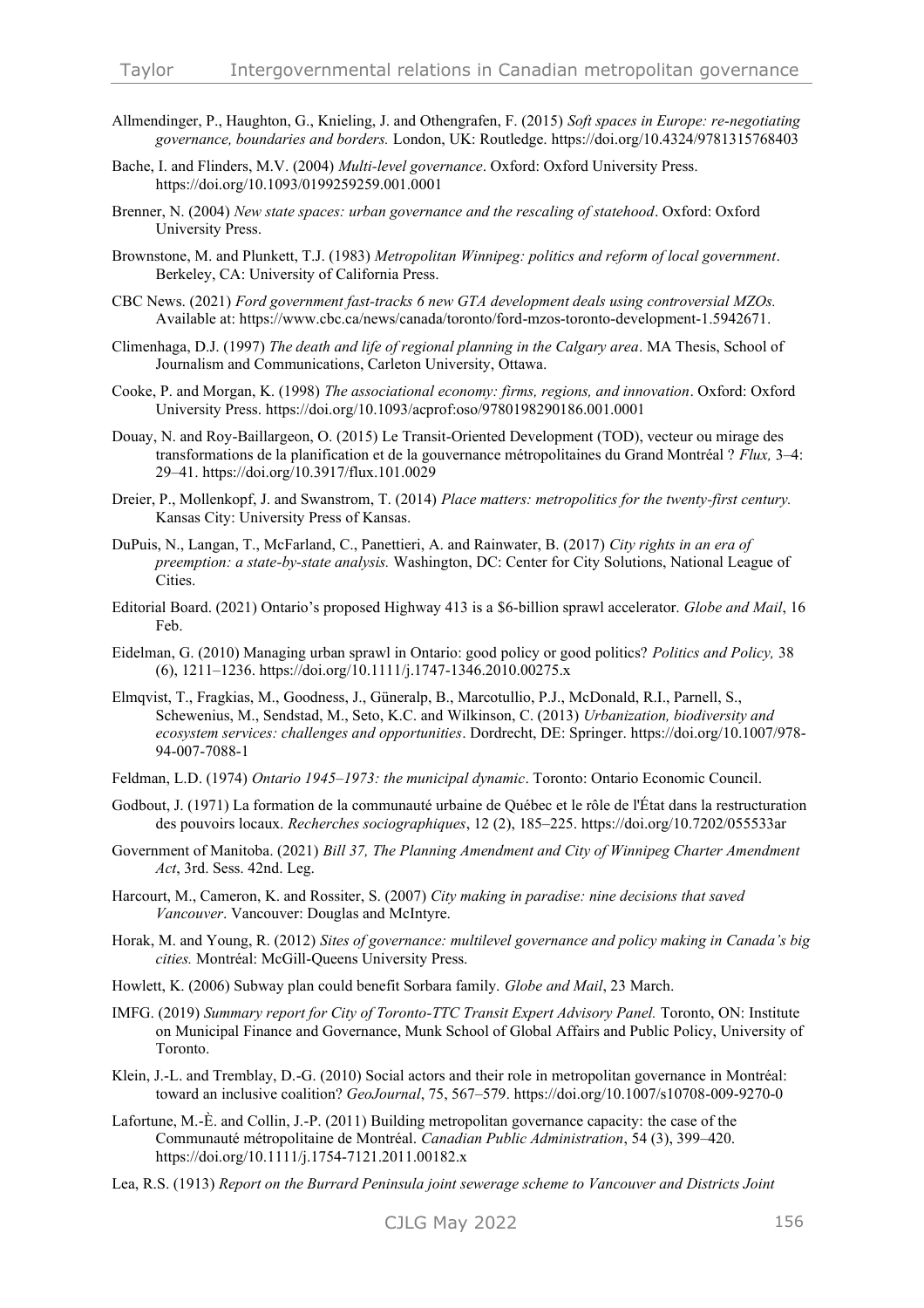*Sewerage and Drainage Board.* Vancouver: R.S. Lea, Consulting Engineer.

- Lesch, M. (2019) *Mind the funding gap: transit financing in Los Angeles County and Metro Vancouver.*  Toronto, ON: Institute on Municipal Finance and Governance, Munk School of Global Affairs and Public Policy, University of Toronto.
- Liberal Party of British Columbia. (2013) *Strong economy, secure tomorrow.* Victoria, BC: Liberal Party of British Columbia.
- McGuirk, P. (2007) The political construction of the city-region: notes from Sydney. *International Journal of Urban and Regional Research*, 31 (1), 179–187. https://doi.org/10.1111/j.1468-2427.2007.00712.x
- Miller, D.Y. and Nelles, J. (2019) *Discovering American regionalism: an introduction to regional intergovernmental organizations*. New York, NY: Routledge. https://doi.org/10.4324/9781351242653
- Nelles, J. (2012) *Comparative metropolitan policy: governing beyond local boundaries in the imagined metropolis.* New York: Routledge.
- Neufeld, L. (2017) *Edmonton uses its clout to win battle with Beaumont over annexed land*. Available at: http://www.cbc.ca/news/canada/edmonton/edmonton-beaumont-annex-land-capital-region-developiveson-berube-1.4290261
- Norris, D.F. (2001) Prospects for regional governance under the new regionalism: economic imperatives versus political impediments. *Journal of Urban Affairs*, 25 (3), 557–571. https://doi.org/10.1111/0735- 2166.00106
- OECD. (2006) *Competitive cities in the global economy.* Paris: OECD.
- Ontario. (1996) *Report of the GTA Task Force.* Toronto: GTA Task Force.
- Pagliero, J. (2018) How Kathleen Wynne's Liberals secretly helped kill the Scarborough LRT. *Toronto Star*, 5 June.
- Pastor, M., Benner, C. and Matsuoka, M. (2009a) *This could be the start of something big: how social movements for regional equity are reshaping metropolitan America*. Ithaca, NY: Cornell University Press.
- Pastor, M., Lester, T.W. and Scoggins, J. (2009b) Why regions? Why now? Who cares? *Journal of Urban Affairs,* 31 (3), 269–296. https://doi.org/10.1111/j.1467-9906.2009.00460.x
- Peirce, N.R. (1993) *Citistates: How urban America can prosper in a competitive world*. Washington, DC: Seven Locks Press.
- Polèse, M. (2009) *The wealth and poverty of regions: why cities matter.* Chicago: University of Chicago Press. https://doi.org/10.7208/chicago/9780226673172.001.0001
- Purkarthofer, E., Sielker, F. and Stead, D. (2021) Soft planning in macro-regions and megaregions: creating toothless spatial imaginaries or new forces for change? *International Planning Studies,* 1–19. https://doi.org/10.1080/13563475.2021.1972796
- Riverstone-Newell, L. (2017) The rise of state preemption laws in response to local policy innovation. *Publius: The Journal of Federalism,* 47 (3), 403–425. https://doi.org/10.1093/publius/pjx037
- Rodríguez-Pose, A. (2018) The revenge of the places that don't matter (and what to do about it). *Cambridge Journal of Regions, Economy and Society,* 11 (1), 189–209. https://doi.org/10.1093/cjres/rsx024
- Sancton, A. (1985) *Governing the island of Montreal: language differences and metropolitan politics*. Berkeley: University of California Press. https://doi.org/10.1525/9780520310766
- Sancton, A. (2009) A review of Canadian metropolitan regions. In: Phares, D. (ed.) *Governing metropolitan regions in the 21st century,* (pp. 221–236). Armonk, NY: M.E. Sharpe.
- Savitch, H.V. and Vogel, R.K. (2000) Introduction: paths to new regionalism. *State & Local Government Review*, 32 (3), 158–168. https://doi.org/10.1177/0160323X0003200301
- Scharpf, F.W. (1988) The joint-decision trap: lessons from German federalism and European integration. *Public Administration,* 66, 239–278. https://doi.org/10.1111/j.1467-9299.1988.tb00694.x
- Scharpf, F.W. (2006) The joint-decision trap revisited. *Journal of Common Market Studies,* 44 (4), 845–864. https://doi.org/10.1111/j.1468-5965.2006.00665.x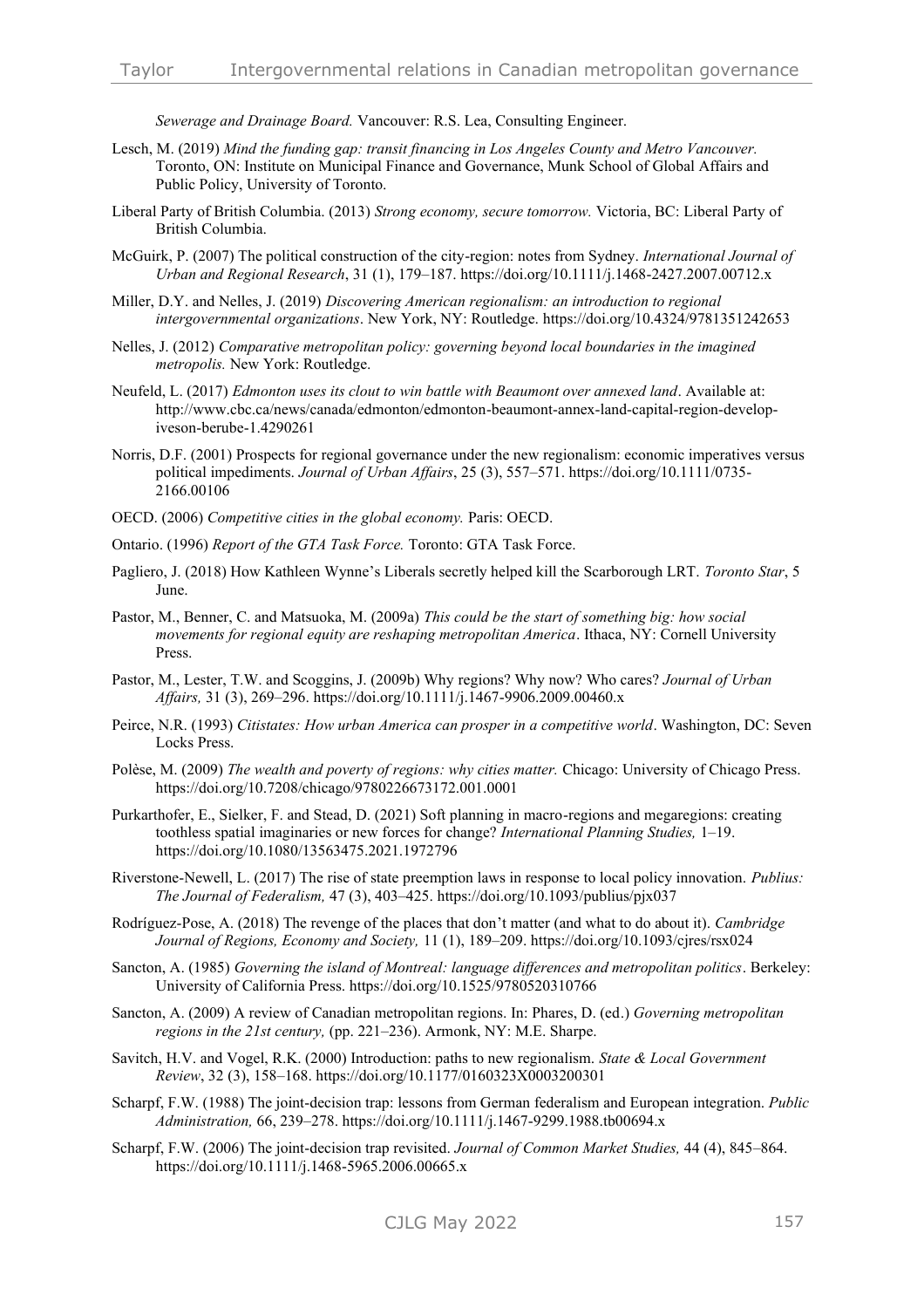- Scott, A. (2001) Globalization and the rise of the city-region. *European Planning Studies,* 9 (7), 813–826. https://doi.org/10.1080/09654310120079788
- Sellers, J.M., Lidström, A. and Bae, Y. (2020) *Multilevel democracy: how local institutions and civil society shape the modern stat*e. Cambridge, UK: Cambridge University Press. https://doi.org/10.1017/9781108672337
- Sharpe, L.J. (1995) *The government of world cities: the future of the metro model.* New York: John Wiley & Sons.
- Siemiatycki, M. (2007) *Mega-projects in the making: a century of transportation infrastructure investment in Vancouver Canada*. Doctoral dissertation, School of Community and Regional Planning. Vancouver, BC: University of British Columbia.
- Siemiatycki, M. and Fagan, D. (2019) *Transit in the Greater Toronto Area: how to get back on the rails.*  Toronto, ON: Institute on Municipal Finance and Governance, Munk School of Global Affairs and Public Policy, University of Toronto.
- Staples, D. (2017) Landowners resist rich farmland being earmarked for new Strathcona County city of Bremner. *Edmonton Journal,* 1 March.
- Statistics Canada. (2022) *Census profile, 2021 Census of Population*. Statistics Canada Catalogue number 98- 316-X2021001. Ottawa. Available at: https://www12.statcan.gc.ca/census-recensement/2021/dppd/prof/index.cfm?Lang=E [Accessed 23 March 2022].
- Stolte, E. (2016) Province moves to cut small towns from divided Capital Region Board. *Edmonton Journal*, 8 Dec.
- Taylor, Z. (2019a) Pathways to legitimacy. *Planning Theory,* 18 (2), 214–236. https://doi.org/10.1177/1473095218806929
- Taylor, Z. (2019b) *Shaping the metropolis: institutions and urbanization in the United States and Canada.* Montréal, QC: McGill-Queen's University Press.
- Tennant, P. and Zirnhelt, D. (1973) Metropolitan government in Vancouver: the strategy of gentle imposition. *Canadian Public Administration*, 16 (Spring), 124–138. https://doi.org/10.1111/j.1754- 7121.1973.tb02113.x
- Thompson, W. (2016) *Securing our future: an action plan for Winnipeg's Metropolitan Region*. Winnipeg, MB: Winnipeg Metropolitan Region.
- Tomalty, R. and Mallach, A. (2016) *America's urban future: lessons from north of the border.* Washington, DC: Island Press. https://doi.org/10.5822/978-1-61091-597-7
- Tomàs, M. (2012) Exploring the metropolitan trap: the case of Montreal. *International Journal of Urban and Regional Research*, 36 (3), 554–567. https://doi.org/10.1111/j.1468-2427.2011.01066.x
- Torfing, J., Peters, B.G., Pierre, J. and Sørensen, E. (2012) Metagovernance: the art of governing interactive governance. In: Torfing, J.B., Peters, B.G., Pierre, J. and Sørensen, E. (eds.) *Interactive governance: advancing the paradigm.* Oxford. UK: Oxford University Press. https://doi.org/10.1093/acprof:oso/9780199596751.001.0001
- Tremblay-Racicot, F.R. (2018) The responsiveness issue and the blurry lines of accountability in regional transportation planning, governance, and finance: the case of Metrolinx. In: Breux, S. and Couture, J. (eds.) *Accountability and responsiveness at the municipal level: views from Canada,* (pp. 200–222)*.* Montréal, QC: McGill-Queen's University Press. https://doi.org/10.2307/j.ctv2n7pbt.13
- UCLG. (2017) *Co-creating the urban future: the agenda of metropolises, cities and territories. Fourth global report on decentralization and democracy 2016.* Barcelona, Spain: United Cities and Local Governments.
- UCLG. (2020) *The localization of the global agendas: how local action is transforming territories and communities/The GOLD V Thematic Report on Metropolitan Areas*. Barcelona, Spain: United Cities and Local Governments.
- Walks, R.A. (2011) Economic restructuring and trajectories of socio-spatial polarization in the twenty-first century Canadian city. In: Bourne, L.S., Hutton, T.A., Shearmur, R.G. and Simmons, J. (eds.) *Canadian urban regions*. Toronto: Oxford University Press.